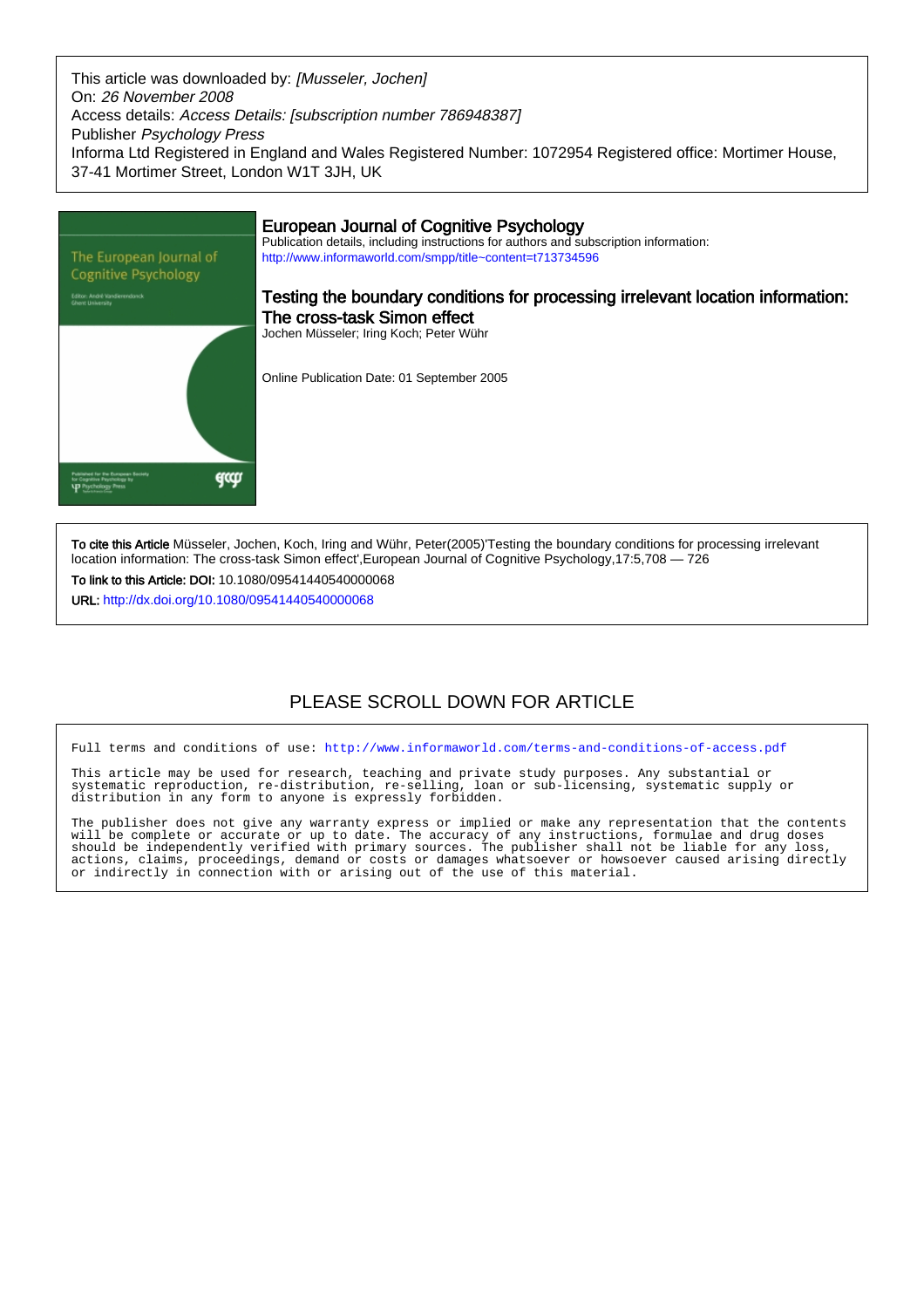#### **ID** Psychology Press Taylor & Francis Group

# Testing the boundary conditions for processing irrelevant location information: The cross-task Simon effect

Jochen Müsseler

Institute of Psychology at the University of Technology Aachen, Germany

Iring Koch

Max Planck Institute for Human Cognitive and Brain Sciences, Munich, Germany

#### Peter Wühr

Department of Psychology, University of Erlangen, Germany

The Simon effect denotes superior performance when stimulus and response positions correspond than when they do not, even when stimulus position is irrelevant. Usually, this effect is attributed to the automatic formation of a spatial stimulus code that interferes with response selection. Recent evidence, however, called the hypothesis of automatic processing of stimulus position into question. The present study aimed at providing a strong test of this hypothesis. In two experiments, a dual-task procedure was employed. The primary task was an auditory-manual four-choice task (S1-R1 task). The secondary task was a visual encoding task  $(S2-R2$  task), and S2 followed S1 with a variable stimulus onset asynchrony (SOA). Horizontal position of S2, which was irrelevant for both tasks, was also varied, and the effect of spatial S2–R1 correspondence was investigated. Experiment 1 showed dual-task impairment in visual encoding, and a cross-task Simon effect at short SOAs. That is, S2 position affected R1 selection, although less capacity was available for deliberately processing S2 position. In addition, Experiment 2 revealed the absence of the cross-task Simon effect when the target appeared simultaneously with a contralateral distractor. Together, the results suggest that encoding of stimulus position can run automatically, on the basis of an exogenous attention shift towards stimulus location.

http://www.tandf.co.uk/journals/pp/09541446.html DOI:10.1080/09541440540000068

Correspondence should be addressed to Jochen Müsseler, Institute of Psychology at the University of Technology Aachen, Jägerstr. zw. 17-19, 52056 Aachen, Germany. Email: muesseler@psych.rwth-aachen.de

The experiments were conducted while the first author was at the Max Planck Institute of Human Cognitive and Brain Sciences, Munich, Germany. We wish to thank Bernhard Hommel and Chris Oriet for their helpful comments and suggestions on a previous version of the paper and Silvia Bauer, Diana Berari, Veronika Gärtner, and Anja Kriegs for carrying out the experiments.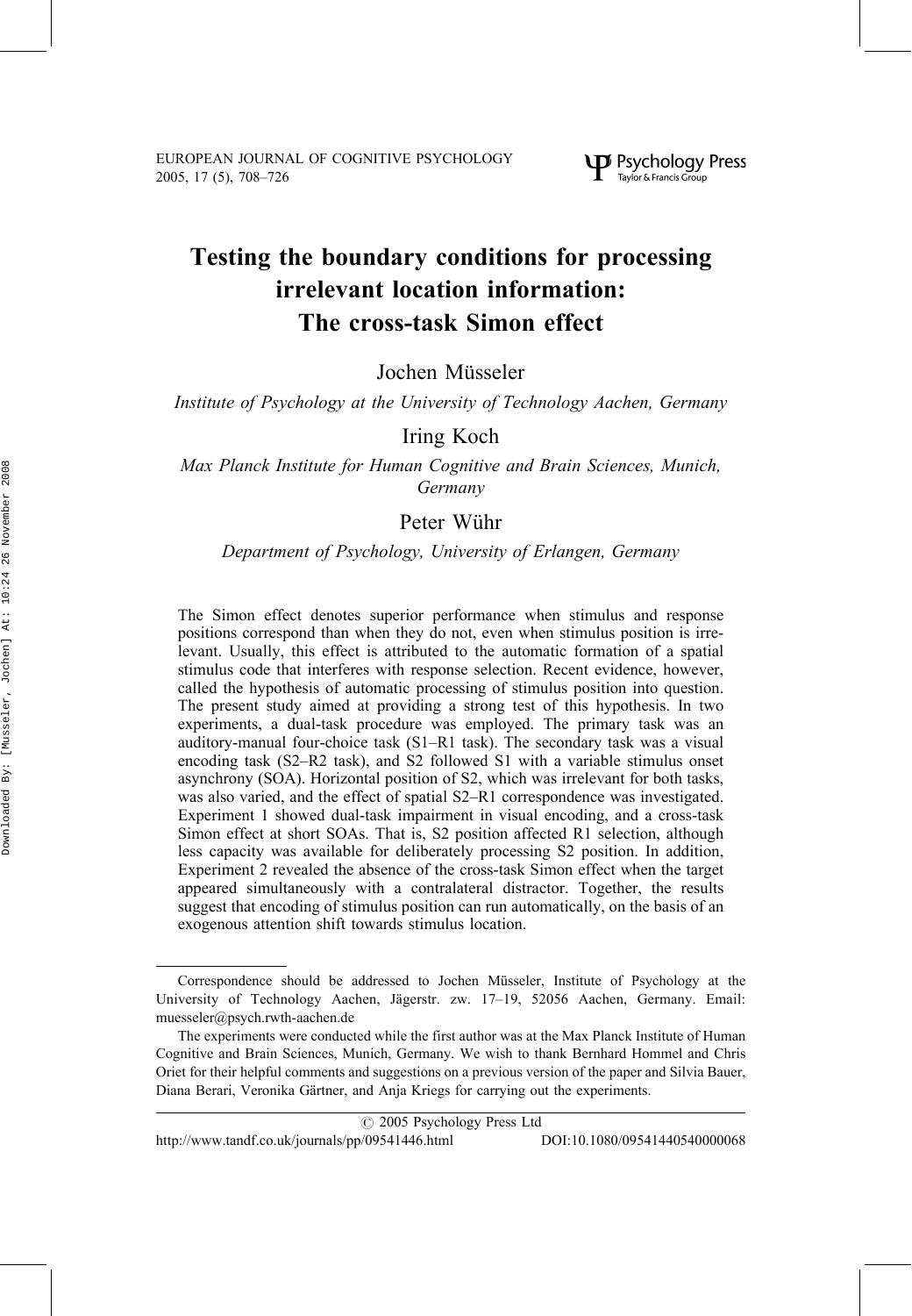#### A CROSS-TASK SIMON EFFECT 709

The spatial correspondence or noncorrespondence between stimuli and responses has marked effects upon spatial behaviour. If, for example, participants respond to the location of stimuli with responses at different locations, spatially compatible conditions (left  $S$ -left R vs. right  $S$ -right R) allow for faster and more accurate responses than spatially incompatible conditions (left S-right R vs. right S-left R; e.g., Nicoletti & Umiltà, 1984). Importantly, the spatial relationship between stimuli and responses still affects performance when stimulus position is actually irrelevant for the task. If, for example, participants press a left key to green stimuli and a right key to red stimuli, and these stimuli appear randomly to the left or right of fixation, then spatially corresponding conditions (left green S and right red S) produce better performance than spatially noncorresponding conditions (right green S and left red S; e.g., Simon & Berbaum, 1990). The latter observation is called the Simon effect (Hedge & Marsh, 1975; see Lu & Proctor, 1995, for a review). Investigations of spatial S-R compatibility effects reveal important insights into the principles of human action control (cf. Hommel & Prinz, 1997; Proctor & Reeve, 1990).

Dominating accounts of the Simon effect are often referred to as two-route models (e.g., Hommel, 1997; Kornblum, Hasbroucq, & Osman, 1990; Zhang, Zhang, & Kornblum, 1999; Zorzi & Umiltà, 1995). These models distinguish two parallel routes of response selection in the Simon task. An indirect route processes the relevant stimulus feature (i.e., colour) and activates the correct response, according to the instructions. Simultaneously, stimulus location is assumed to activate the spatially corresponding member of the current response set through a direct route. In corresponding conditions, both routes produce the same output, and the correct response is quickly executed. In noncorresponding conditions, however, the routes produce different outputs, and a response conflict delays responding.

It is widely believed that position-based response activation through the direct route is an automatic process (e.g., Kornblum et al., 1990; Zhang et al., 1999). Automatic processes are defined as being independent of processing capacity (e.g., attention), and also to run independent from the current intentions of the individual (cf. Brown, Gore, & Carr, 2002; Posner & Snyder, 1975; Shiffrin & Schneider, 1977). It is often claimed that the results of electrophysiological studies, showing that task-irrelevant stimulus location can activate spatially corresponding hand areas in primary motor cortex (PMC) of humans (e.g., De Jong, Liang, & Lauber, 1994), support the idea that position-based response activation in the Simon task runs automatically. However, Valle-Inclan and Redondo (1998) observed that stimulus position did not activate spatially corresponding hand areas in PMC, when participants did not know the relevant S-R mapping for the upcoming trial (see also Valle-Inclan, Hackley,  $\&$  de Labra, 2002). This result suggests that effects of stimulus location upon motor areas are somehow related to the participants' intentions (cf. Ansorge  $\&$  Wühr,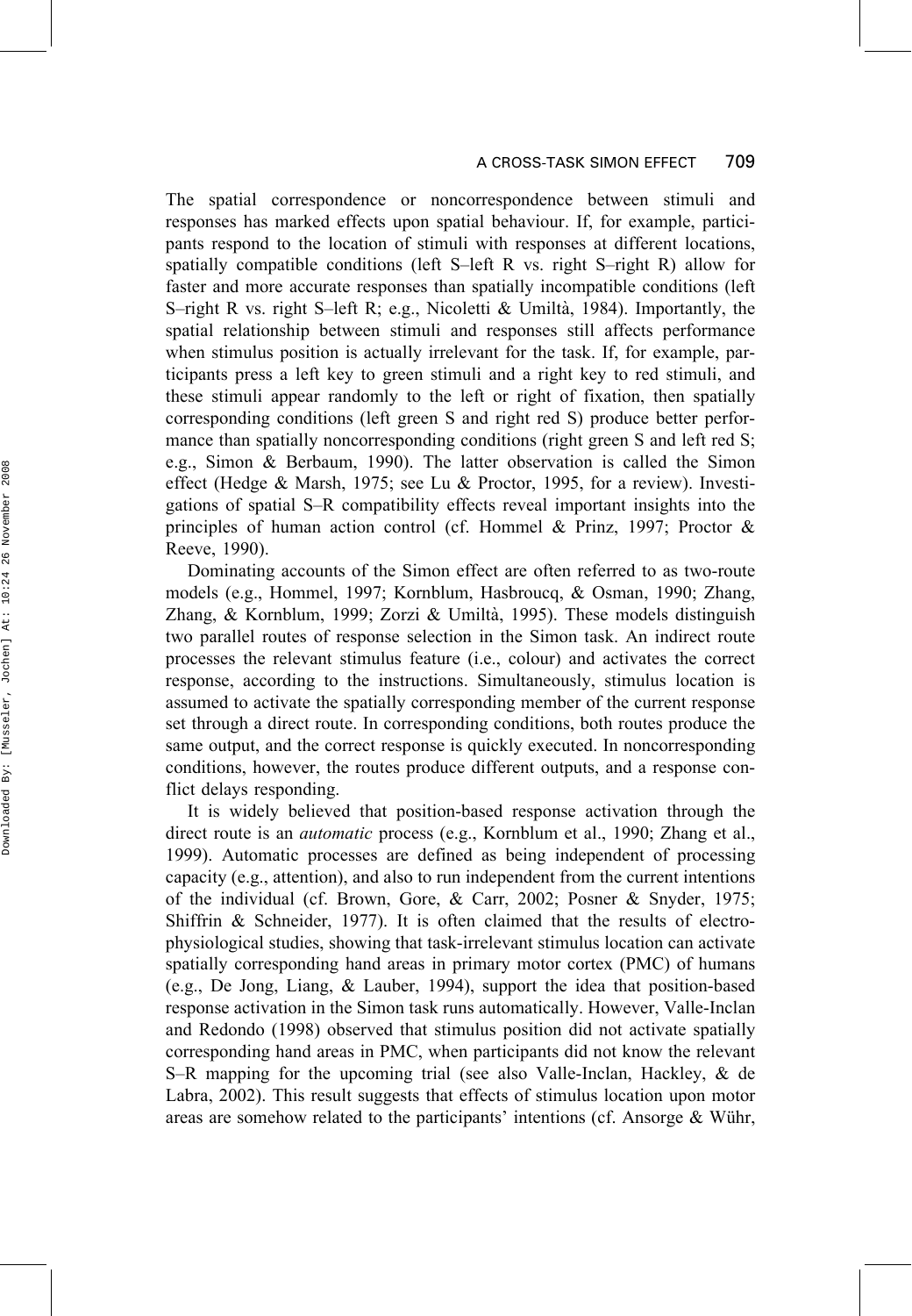2004). Hence this result casts doubts on the automatic character of positionbased response activation.

If position-based response activation in the Simon task is not automatic, why does it occur at all? There are at least two possible answers to this question. The first answer might be that, in the typical Simon task, relevant stimulus information (e.g., colour) and irrelevant position information belong to the same perceptual object. There is some empirical evidence suggesting that irrelevant features of a relevant, and hence attended, object is processed obligatorily, which does not apply to the features of irrelevant objects (e.g., Behrmann, Zemel, & Mozer, 1998; Duncan, 1984). For example, Wühr and Waszak (2003) observed that irrelevant colour words more strongly affected the task of naming the colour of rectangles, when the words were part of the relevant object than when they were not. Hence the question is whether the Simon effect still occurs when the response-relevant stimulus information and the irrelevant position information belong to different perceptual objects.

The Simon effect still occurs when the relevant information and the irrelevant position information are perceptually separated in space and/or time. In the socalled accessory-stimulus version of the Simon task (Proctor & Pick, 1998), participants are presented with two different stimuli, and the relevant stimulus is spatially neutral with respect to the responses, while the location of the irrelevant stimulus is varied. Using this methodology, several studies found that the location of a monaurally presented tone produces Simon effects in responses to visual stimulation (e.g., Bernstein & Edelstein, 1971; Simon & Craft, 1970). In face of these results, one might argue that contiguous presentation of the different stimulus events makes them being integrated into one perceptual event, and the Simon effect arises because irrelevant location information belongs to the same perceptual event as the relevant information. Yet this argument is weak because further studies observed Simon effects, when the relevant information was provided first, and the irrelevant location information followed much later, for example, as part of a go signal (e.g., Hommel, 1996; Shiu & Kornblum, 1999). This observation suggests that the irrelevant spatial information remains effective even when it belongs to a different spatial event.

The second possible explanation for deliberate processing of stimulus location in the Simon task refers to its modest difficulty. Usually the Simon effect is investigated in very simple two-choice tasks, in which the participants' processing capacity is not fully required. Therefore, irrelevant location information might be processed because the primary task leaves enough capacity for doing this, and not because processing stimulus location requires no capacity at all (cf. for a similar idea Lavie, 1995).

The limits of processing capacity can be explored in dual-task situations. The best known dual-task paradigm is the psychological-refractory-period (PRP) paradigm. In the PRP paradigm, as introduced by Telford (1931), two stimuli– S1 and S2—are presented and the stimulus-onset asynchrony (SOA) between S1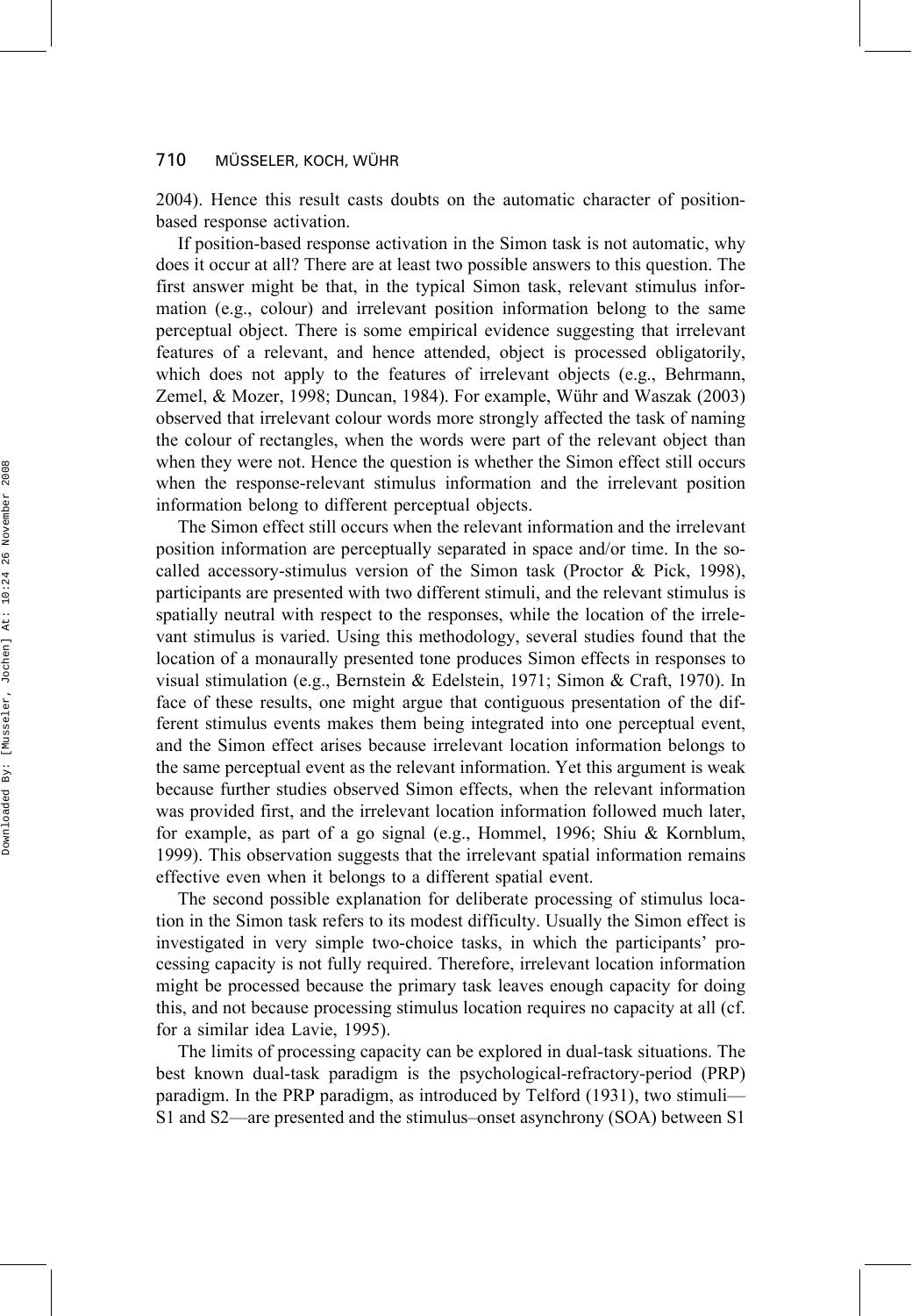#### A CROSS-TASK SIMON EFFECT 711

and S2 is varied. The participants' task is to perform distinct responses to each stimulus, as quickly as possible. Typically, SOA has only little effects upon reaction times (RT) to S1, that is, upon RT1. Yet RT2 increases considerably with decreasing SOA, constituting the PRP effect (see Pashler, 1994, 1998, for reviews). The typical interpretation is that S1 is processed before S2 and, therefore, processing S2 does not affect processing S1. Conversely, however, the processing of S1 prevents particular limited-capacity processing stages from being used for processing S2. As a result, processing of S2 has to wait until the critical stages have finished processing S1. Experimental findings suggest that the central stage of response selection is limited to process one event at a time (cf. Pashler, 1984, 1994).

More recent dual-task studies found evidence that processing S1 not only impairs the selection of R2, but also impairs perceptual encoding of S2. For example, Jolicoeur (1999) combined a speeded two-choice response task with an unspeeded perceptual-discrimination task, and observed a PRP effect in discrimination accuracy for S2. Obviously, processing of S1 requires limitedcapacity stages that are also needed for the encoding of S2. Müsseler and Wühr (2002) replicated these results and further demonstrated, by using a go/nogo manipulation in the primary task, that both perceptual and postperceptual processing of S1 interferes with encoding of S2 (see also Danielmeier, Zysset, Müsseler,  $\&$  Cramon, 2004). Together, these studies demonstrate that, in dualtask situations, primary choice-response tasks afford the capacity of processing stages that are also needed for encoding of S2 (see also Koch, Metin, & Schuch, 2003; Koch & Prinz, 2002). Therefore, such dual-task paradigms seem well suited for investigating the question of whether the irrelevant location of a stimulus (S2) still affects the preparation of a response  $(R1)$ , when R1 is given to a different stimulus (S1), and the task leaves only little capacity for processing S2.

Preliminary evidence comes from a dual-task study by Koch et al. (2003). In this study a visual encoding task was combined with an auditory-manual choice RT task. The relevant feature of the visual stimulus (S1) was its spatial position, and this position produced cross-task compatibility effects (i.e., faster responses) when S1 and R2 spatially corresponded (see also Koch & Prinz, 2002). But in this study, spatial position was nominally relevant for the visual encoding task. However, a cross-task Simon effect would be characterised by the irrelevant spatial stimulus information in both tasks.

In fact, there is only one previous study that investigated the possibility of S2–R1 Simon effects in a dual-task situation. In their study, Lien and Proctor (2000) had participants respond to S1 with two fingers of one hand, and to respond to S2 (an arrowhead) with two fingers of the other hand. The authors varied the SOA between S1 and S2, the mapping between S2 and R2 (compatible or incompatible), and the location of S2 (left or right). The interesting question in the present context is whether the irrelevant location of S2 affected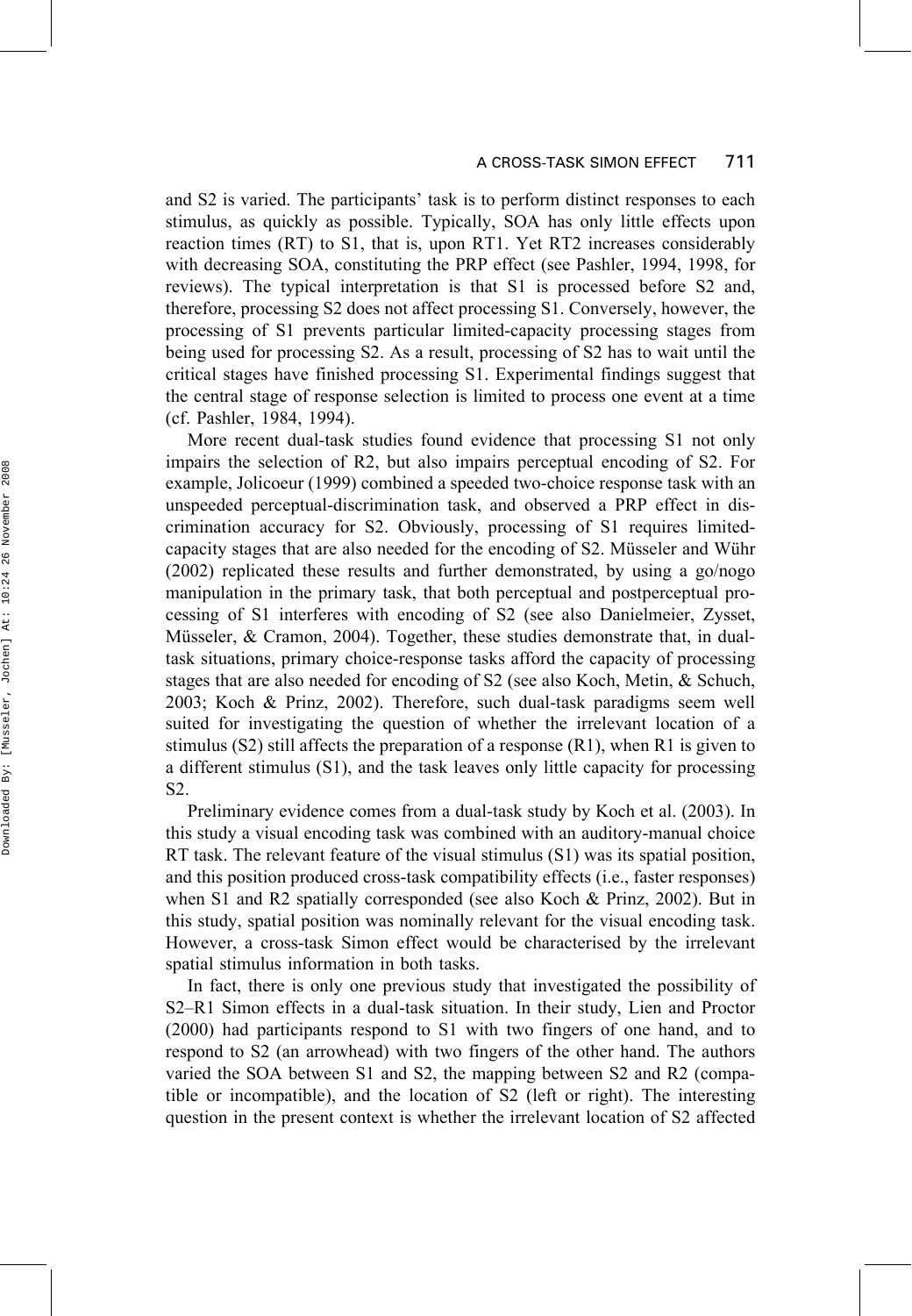R1. With respect to that question, the Lien and Proctor study revealed somewhat puzzling results. First, when S1 was auditory, their Experiment 2 revealed an S2-R1 Simon effect, but only for the compatible S2-R2 mapping. Second, when S1 was visual, their Experiment 3 revealed no  $S2-R1$  effect with the compatible mapping, but there was an inverted S2-R1 Simon effect with the incompatible mapping. In sum, the Lien and Proctor study did not reveal clear evidence for the automaticity of position-based response activation. Rather, in this study, the effects of irrelevant location information seemed to be modulated by intentions, that is, the relevant S2–R2 mapping. Yet, several aspects of the Lien and Proctor task render the interpretation of their results difficult with respect to the main question of the present study. Firstly, there is a possible source of interference between the relevant feature (arrowhead direction) and the irrelevant feature (location) of S2. Secondly, the S1–R1 task seems relatively easy and S2 was not masked, which makes it unlikely that processing of S2 encountered severe capacity limitations.

The aim of the present study was to investigate location-based response activation under conditions in which controlled processing of stimulus location seems unlikely. In particular, we investigated whether the location of S2 would still affect R1 when (1) the location of S2 was irrelevant for both tasks, and (2) the processing of task-relevant information was highly demanding, leaving little or no capacity for processing S2 location. Therefore, a speeded four-choice response task was combined with the difficult perceptual encoding task. If the irrelevant location of S2 would still affect R1 under these conditions, producing a cross-task Simon effect, we might conclude that this effect was really due to automatic processing.

# EXPERIMENT 1

Experiment 1 investigated whether the position of a stimulus S2 is still processed when the position of S2 is irrelevant, S2 requires no spatial response, and there is little capacity left for processing S2 position. The experiment employed a dual-task procedure. In the primary task, participants responded manually to the number and pitch of an auditory S1. For example, two low-pitch tones required a short key press with the left hand, and one high-pitch tone required a long key press with the right hand. S1 was followed by S2 with a variable SOA. S2 was a circle with two gaps, which were either horizontally or vertically oriented (Figure 1). Participants had to discriminate and report the orientation of the gaps. To increase the difficulty of the discrimination task, S2 was presented briefly and followed by a mask.

Most importantly, we also varied the horizontal position of S2 and, by doing this, established spatial correspondence or noncorrespondence between S2 and R1. The main question was whether irrelevant S2 location would affect the execution of R1 under these conditions. That is, would a cross-task Simon effect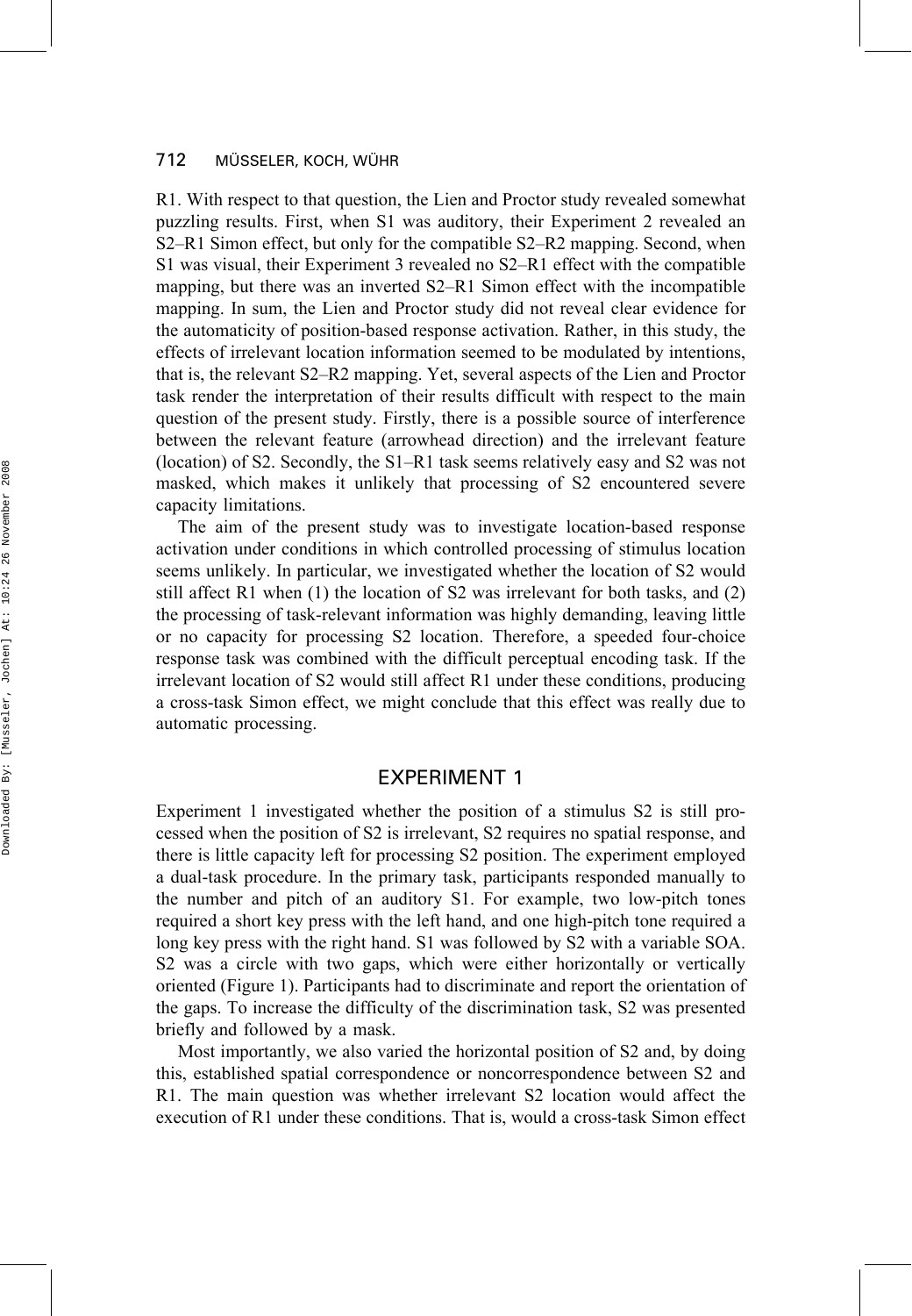

Figure 1. The sequence of events in the experiments. In the motor task, participants pressed a left or right key in response to tones as fast as possible. While doing this, a masked circle S2, in which a horizontally or vertically oriented gap was to be identified, appeared to the left or to the right of fixation with different SOAs (here 400 ms). The trial was completed with an unspeeded judgement of S2.

show up in Experiment 1? Note that we made some efforts to prevent deliberate processing of S2 location. Firstly, S2 location was irrelevant for the task at hand. Secondly, S2 did not require a speeded left-right response. Thirdly, especially at short SOAs, there should not be much capacity for processing S2 location because both the primary task and the secondary task were rather difficult. In particular, the primary task was expected to use limited-capacity processes that are also needed for encoding the relevant S2 feature (cf. Jolicoeur, 1999; Müsseler & Wühr, 2002). As a result, any processing capacity left over by the primary task should be devoted to processing the relevant S2 feature. If, however, the position of S2 would still affect the execution of R1 under these conditions, then this cross-task Simon effect might be taken as evidence for the automatic processing of S2 position.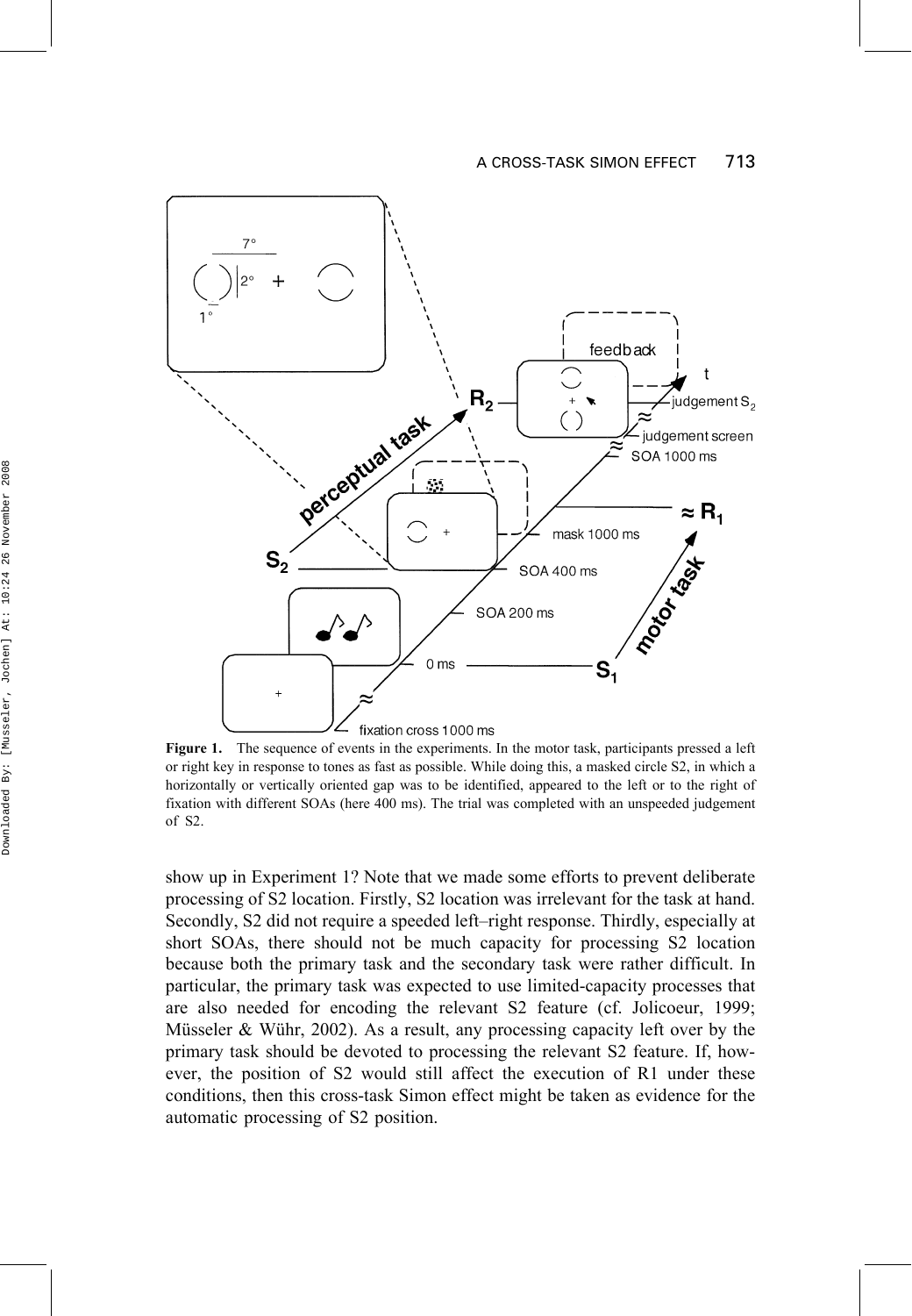#### Method

Participants. Thirteen participants (9 female, between 21 and 30 years of age, mean age 23.7 years) took part in the experiment, all with normal or corrected to normal vision. Most were students at University of Munich.

Apparatus, stimuli, and tasks. The experiments were run on an Apple Macintosh computer with Matlab using the Psychophysics Toolbox extension (Brainard, 1997; Pelli, 1997). The stimuli were presented on a 17 inch colour monitor (75 Hz refresh rate,  $1024 \times 768$  pixels). The participant's head was placed on a chin and forehead rest 500 mm in front of the monitor. The experiment was carried out in a dimly lit and sound-proof chamber.

Auditory stimuli (S1) were generated by square waves of 400 or 2000 Hz and were presented binaurally. A single tone lasted 50 ms, a two-tone sequence consisted of two 5 ms tones with an interstimulus interval of 40 ms. The mapping rules were as follows: A low single tone required a long key press  $(\geq 250 \text{ ms})$  with the left-hand middle finger, while the low two-tone sequence required a short key press (< 250 ms) with the same finger. Correspondingly, a high single tone was mapped to a long key press with the right-hand middle finger and the high two-tone sequence was mapped to a short right-hand key press. These key presses (R1) were recorded with microswitches placed on a board in front of the subjects.

Visual stimuli (S2) were displayed in black-on-white projection and were presented  $7^\circ$  to the left or to the right of the screen centre. S2 were circles with a diameter of  $2^{\circ}$  of visual angle, in which either a horizontally or vertically arranged gap  $(1^{\circ}$  of visual angle) was to be identified. S2 was displayed for an individually adjusted presentation time (see below) and then was replaced by a mask. The mask consisted of a square (subtending  $3.6 \times 3.6^{\circ}$  of visual angle), in which each pixel was set white or black with equal probability.

*Design.* The experiment rested on a 2  $\times$  3 design, with S2–R1 correspondence (corresponding vs. noncorresponding), and SOA between S1 and S2 (200, 400, or 1000 ms) as within-subjects factors. In each block, participants were confronted with each of the 48 combinations resulting from combining two S1 types (one or two tones), two S1 pitches (low or high), two S2 types (horizontally or vertically oriented gaps), two S2 positions (left or right), and three SOAs. Participants worked through 12 blocks of 48 trials. Dependent measures were RT1, the percentage of incorrect R1s, and the proportion of correctly identified S2.

Procedure. All trials started with the presentation of a fixation cross (Figure 1). After 1 s, the tone(s) occurred for 50 ms, which unequivocally signalled the required response R1. The instructions stressed the importance of responding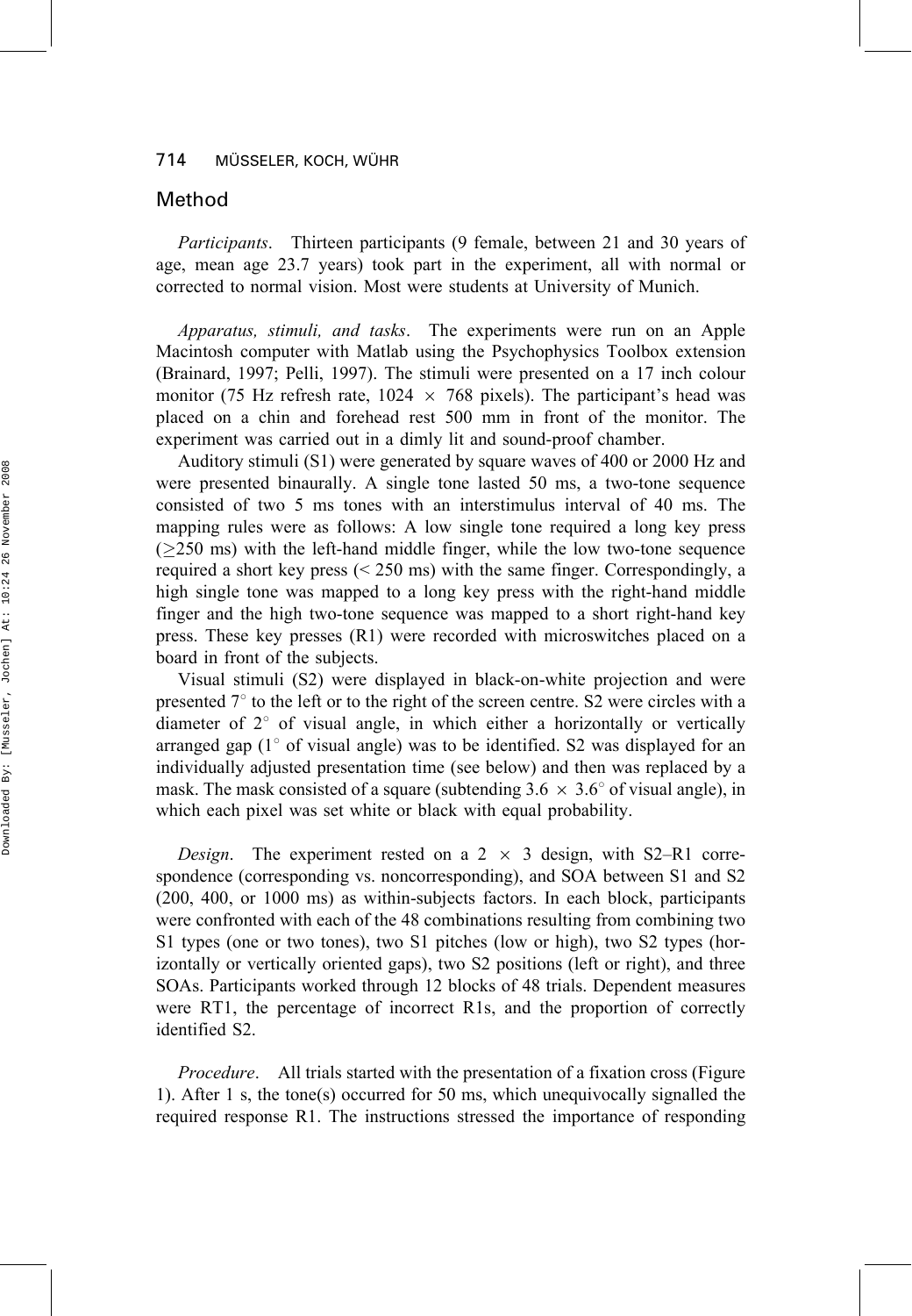quickly to the tone(s) and urged participants not to wait for S2 to appear before executing R1.

At an SOA of either 200, 400, or 1000 ms after S1, S2 was presented briefly to the left or to the right of the fixation cross and then replaced by the mask. A judgement screen with the visual stimuli one above the other appeared 2 s after the onset of the tones. Stimuli changed their relative positions in the judgement screen randomly from trial to trial. Participants had to indicate the identity of S2 by clicking on the corresponding stimulus with the computer mouse. An intertrial interval of 1 s followed an error-free trial. An error feedback was given, if participants had made the wrong response to S1, if the corresponding reaction time exceeded 1000 ms and/or if participants reported the wrong S2.

To avoid ceiling or floor effects in the discrimination task, the presentation duration of S2 was adjusted every 10 trials to achieve 75% performance accuracy (i.e., 25% errors) across all SOA conditions. The presentation time was decreased by one screen refresh when the error rate was equal or lower than 15%. It was increased by one refresh when the error rate was equal or above 35%.

The experiment was preceded by a practice phase of half an hour, in which the S1–R1 mapping and the discrimination of S2 was practised. Additionally, in the practice phase the presentation duration of S2 was determined the first time. The experimental phase consisted of two sessions of 45 min each, which were performed on two subsequent days.

#### Results

 $S1-R1$  task. Reaction times were calculated only for those trials in which none of the errors described above had occurred. RTs were entered into a  $2 \times 3$ analysis of variance  $(ANOVA)^1$  with S2–R1 correspondence (left/right R1 vs. left/right presentation of S2) and SOA (200, 400, and 1000 ms) as withinsubjects variables. Across all conditions mean reaction time was 472 ms. A significant main effect of S2-R1 correspondence,  $F(1, 12) = 5.25$ ,  $p < .05$ (Figure 2), signalled the presence of a cross-task Simon effect. RT1 was shorter in corresponding than in noncorresponding conditions. Yet a significant interaction between S2–R1 correspondence and SOA,  $F(2, 24) = 26.55$ ,  $p < .001$ , showed that the cross-task Simon effect was restricted to the shortest SOA of 200 ms  $(D = 24 \text{ ms})$ .

RT effects were accompanied by similar effects in errors  $(M = 8.2\%)$ . There were less errors in corresponding conditions than in noncorresponding conditions,  $F(1, 12) = 25.45$ ,  $p < .001$ . Moreover, errors increased with decreasing SOA,  $F(2, 24) = 6.24$ ,  $p = .007$ . Finally, the significant interaction between

<sup>&</sup>lt;sup>1</sup> When necessary,  $F$  probabilities in the present and the following analyses were corrected according to Greenhouse-Geisser.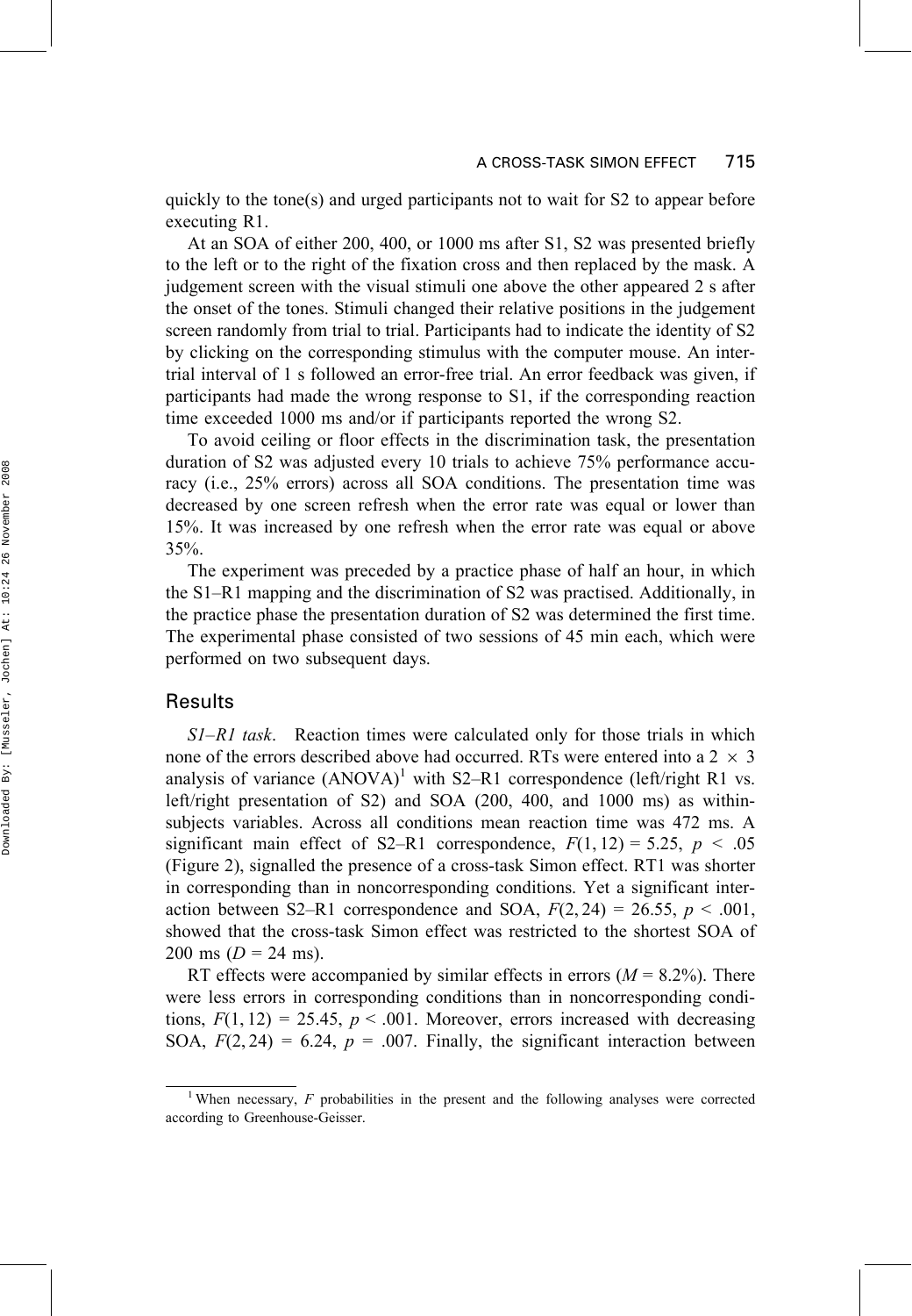

Figure 2. Mean reaction times and errors of the S1-R1 task in Experiment 1. Dashed and straight lines depict the corresponding and noncorresponding S2-R1 conditions, the x-axis depicts the SOAs between the presentation of S1 and S2. The dotted line indicated the mean reaction time of the first task  $(\emptyset$  RT1).

S2-R1 correspondence and SOA,  $F(2, 24) = 9.24$ ,  $p = .001$ , indicated that the correspondence effect was again restricted to the shortest SOA (Figure 2).

 $S2-R2$  task. The mean presentation duration for S2 across all participants was 47.2 ms. Across all conditions the mean error of identifying S2 was 23.3%. S2 identification errors were also subjected to a 2 (S2–R1 correspondence)  $\times$  3 (SOA) ANOVA. Errors decreased with increasing SOA,  $F(2, 24) = 10.33$ ,  $p =$ .001 (Figure 3). Moreover, corresponding S2–R1 conditions produced somewhat higher discrimination performance than noncorresponding conditions,  $F(1, 12)$  = 4.56,  $p = .054$ . The interaction, however, was not significant,  $F \le 1$ .

#### Discussion

Experiment 1 sought evidence for the automatic processing of irrelevant stimulus position. Participants were confronted with a difficult dual-task situation. In the primary task, participants responded to an auditory S1 with one of four speeded manual responses R1. Following S1 with a variable SOA, S2 was briefly presented and masked. Participants discriminated gaps in S2 and reported the orientation of an imaginary line through these gaps. S2 appeared randomly to the left or right of fixation, but S2 location was task irrelevant. The question was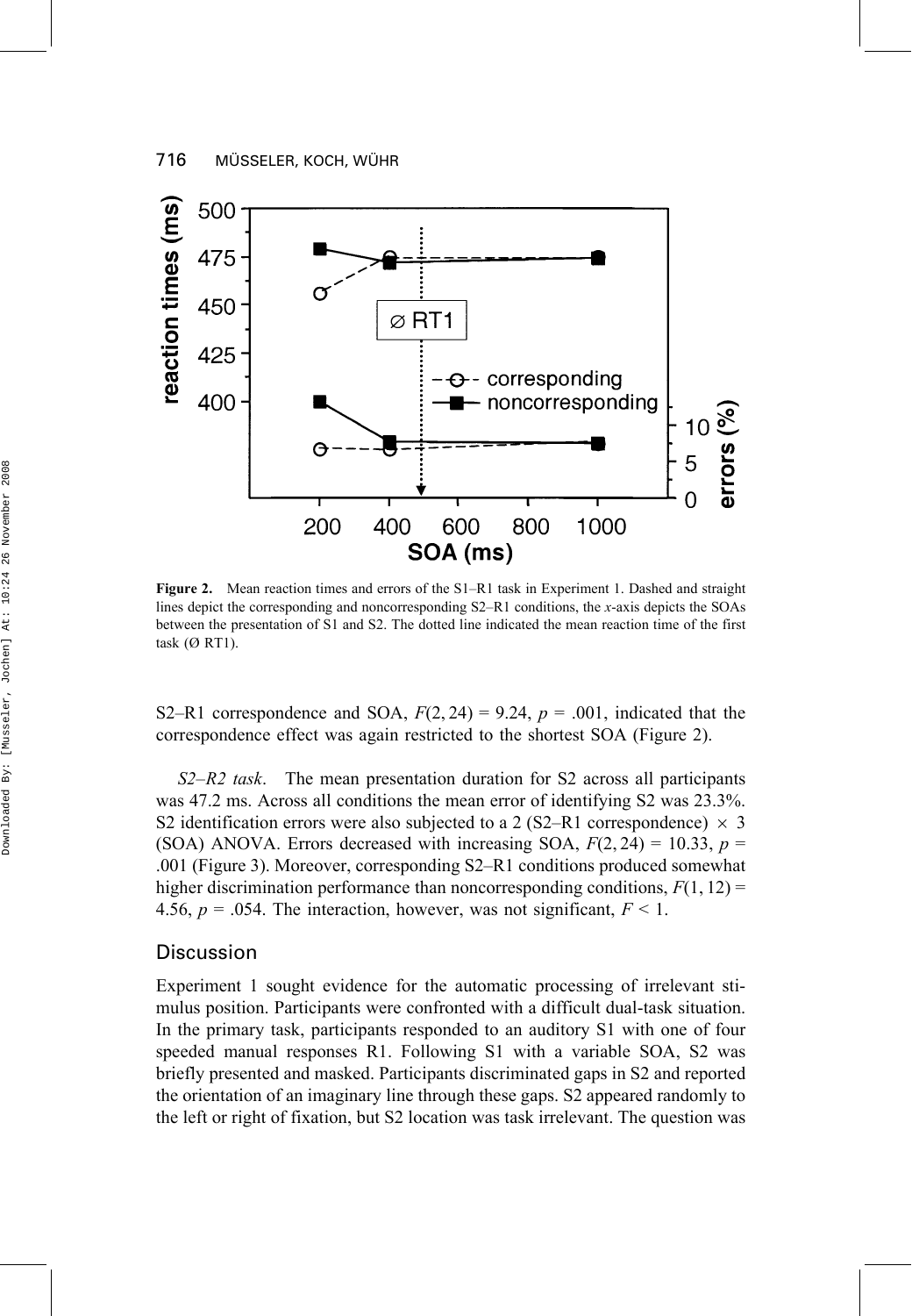

Figure 3. Mean error percentages of identifying S2 in Experiment 1. Dashed and straight lines depict the corresponding and noncorresponding  $S2-R1$  conditions, the x-axis depicts the SOAs between the presentation of S1 and S2.

whether the spatial correspondence or noncorrespondence between S2 and R1 would affect the execution of R1.

Experiment 1 revealed two major findings. Firstly, discrimination performance for S2 decreased with decreasing SOA. When S2 appeared while R1 was still in preparation ( $SOA = 200$  ms), discrimination performance was worse by 7.1%, compared to when S2 appeared after the execution of R1 (SOA =  $1000$ ) ms). We conclude that the manual response to S1 required limited-capacity processes that were also required for encoding the relevant S2 feature (Jolicoeur, 1999; Müsseler & Wühr, 2002). The transfer of quickly decaying stimulus information from sensory stores to short-term memory might be such a limitedcapacity process (cf. Jolicoeur, 1999; Jolicoeur & Dell'Acqua, 1999). Moreover, we assume that any perceptual processing capacity that was not needed for S1 processing was devoted to process the relevant S2 feature, and not to the processing of S2 position.

The second major finding of Experiment 1 was the effect of irrelevant S2 position upon the execution of R1. Spatially corresponding S2 allowed for faster R1s than spatially noncorresponding S2s. This cross-task Simon effect was restricted to those cases, in which S2 appeared sufficiently long before R1 was executed (SOA = 200 ms;  $RT1 = 472$  ms). For several reasons, the cross-task Simon effect can be attributed to automatic processing of S2 position. Firstly, the position of S2 was irrelevant for the task at hand, and participants had no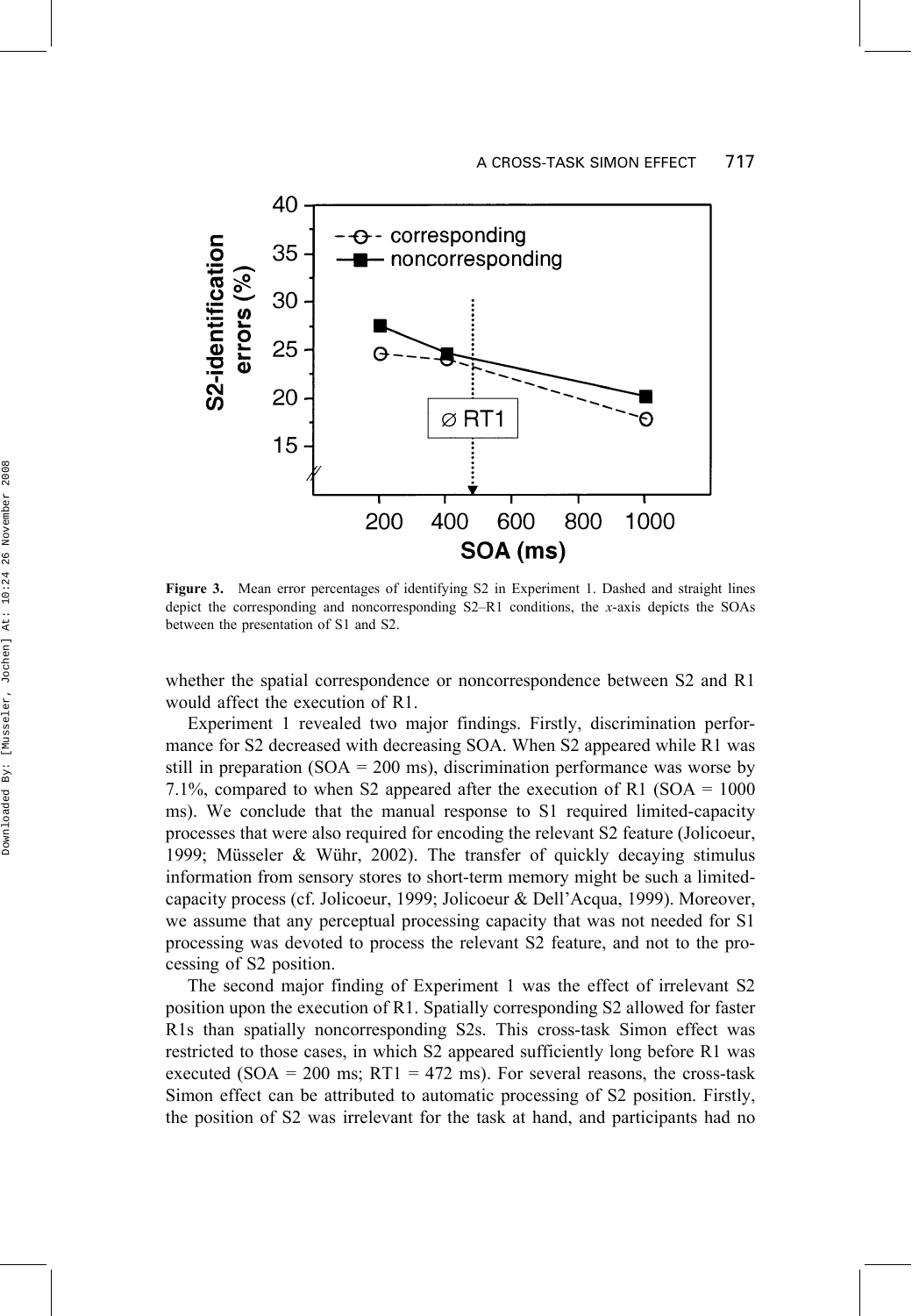incentive to deliberately process S2 position. Secondly, at least at short SOAs, there was little central capacity left for deliberately processing S2 position. Note that processing of the primary task did not leave enough capacity for an unimpaired processing of the relevant S2 feature. It is reasonable to assume that the amount of capacity, which was not needed for the primary-task, was devoted to process the relevant S2 feature, and not to process the irrelevant S2 position. In sum, Experiment 1 demonstrated a cross-task Simon effect that can be interpreted as evidence for the automatic processing of irrelevant stimulus position. Experiment 2 investigated the necessary conditions for the cross-task Simon effect to occur.

Before turning to Experiment 2, a third interesting finding of Experiment 1 should be mentioned. This result was the effect of S2–R1 correspondence on the efficiency of S2 encoding. The relevant S2 feature was discriminated more efficiently with spatially corresponding  $R1-S2$  conditions than with noncorresponding conditions. This finding, which replicates the results of a previous study (Müsseler, Wühr, Danielmeier, & Zysset, 2005), is probably due to a shift of spatial attention towards the location of a to-be-performed action.

# EXPERIMENT 2

Experiment 2 investigated the mechanisms that accomplished (automatic) encoding of S2 position in Experiment 1. Three mechanisms are conceivable. First, the abrupt onset of S2 in the empty visual display caused an exogenous (involuntary) shift of spatial attention towards the location of S2 (Jonides, 1981; Jonides & Yantis, 1988). This exogenous shift of attention established a spatial code for S2, and this spatial code affected the execution of R1 (exogenousorienting hypothesis). Second, after the onset of S2 participants endogenously (voluntarily) shifted attention towards the location of S2. This endogenous shift of attention established a spatial code for S2, and this spatial code affected the execution of R1 (endogenous-orienting hypothesis; cf. Stoffer, 1991; Stoffer & Umiltà, 1997). Thirdly, the position of S2 is coded in relation to an object of reference, e.g., the fixation point, independently from shifting attention (referential-coding hypothesis; Hommel, 1993).

To investigate the mechanisms of the cross-task Simon effect, the dual-task procedure was used again. As in Experiment 1, the primary task was an auditory-manual four-choice response task. S2 followed S1 with a variable SOA. In the secondary task, participants identified a relevant feature of S2 and reported this feature without time constraints. Importantly, the horizontal position of S2 varied and, as a result, either corresponded with the horizontal position of R1 or not. Moreover, there was an additional manipulation in Experiment 2. In the S2 alone condition, S2 was presented to the left or right of fixation with the opposite location left empty (as in Experiment 1). In contrast, in the S2-with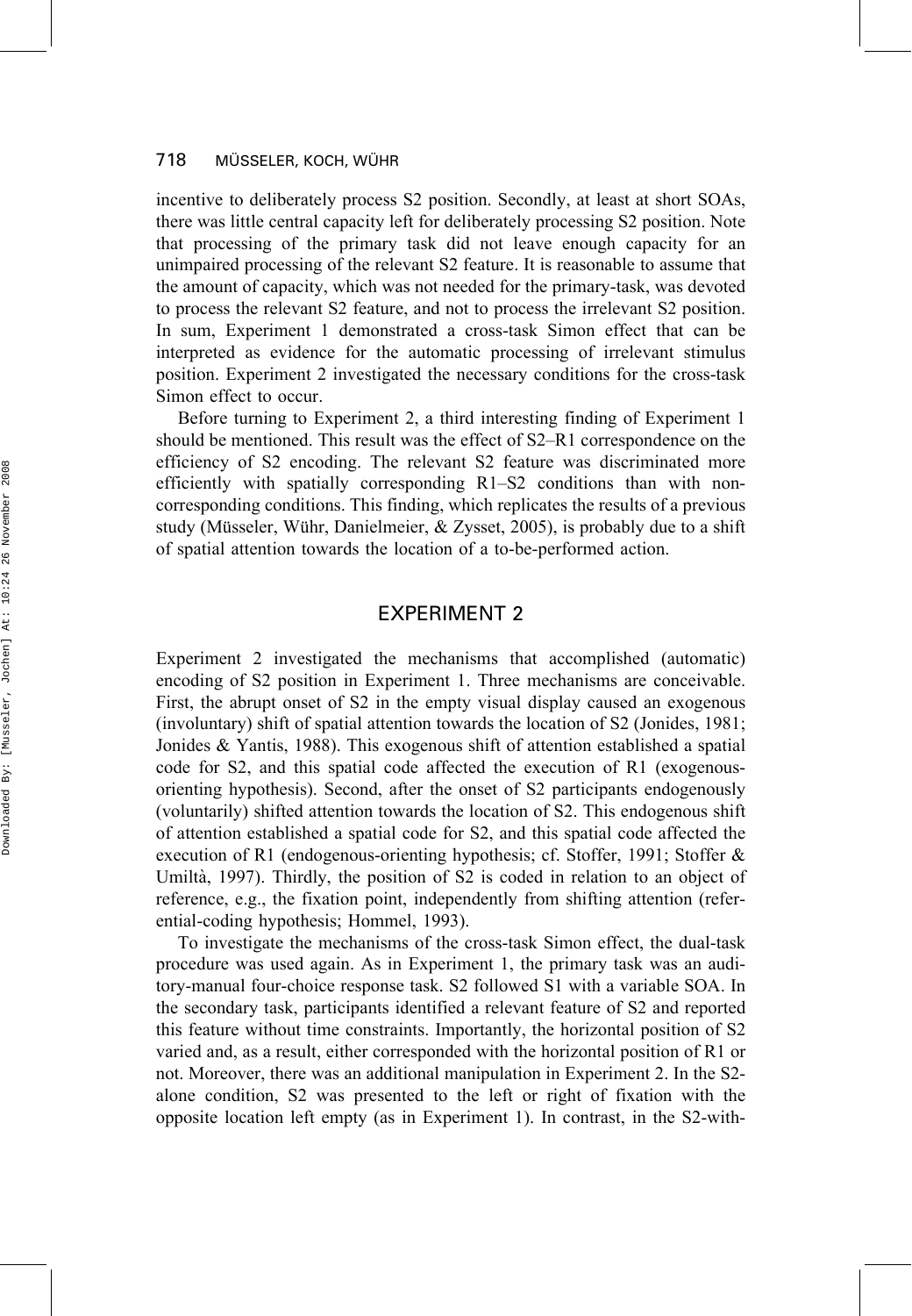distractor condition, S2 was accompanied by an irrelevant distractor stimulus that occurred at the horizontally opposite location.

Previous studies, in which an irrelevant stimulus was presented in addition to the imperative stimulus, have produced ambiguous results. For example, Hommel (1993) presented the target stimulus at one location and an uninformative stimulus at the alternative target location. Moreover, both possible target locations were surrounded with a large rectangle. In this situation, the attention-shifting account (Stoffer, 1991) assumes that attention zooms in from the rectangle to the targets' location, which should not produce a Simon effect. Yet, Hommel observed a Simon effect, and concluded that coding of the targets' position with reference to the irrelevant stimulus had produced the effect. However, in a subsequent study, Proctor and Lu (1994) consistently observed larger Simon effects when the target was accompanied by an uninformative distractor (at the opposite location) than when the target appeared alone. The authors interpreted their results as incompatible with the referential-coding account because "inclusion of a noise stimulus in the location opposite the target should not affect the magnitude of the Simon effect when a fixation point is used, because the fixation already provides a referent for coding the target as left or right'' (p. 193). However, it is also possible that, if two objects of reference are available, then the more salient stimulus may serve as the referent. Moreover, it is also possible that the Simon effect increases with the salience of the reference stimulus.

The predictions for Experiment 2 were the following. If an exogenous attention shift had caused spatial coding of S2, then the cross-task Simon effect should only occur in the S2-alone condition of Experiment 2. In the S2-withdistractor condition, two abrupt onsets at different locations should attract attention in opposite directions, and the opposing forces might cancel each other out. If, however, an endogenous attention shift had caused spatial coding of S2 in Experiment 1, then the cross-task Simon effect might arise in both conditions. Finally, if the position of S2 was coded with respect to an object of reference, and not by attention shifts, then the cross-task Simon effect might also arise in both conditions. Moreover, according to our reasoning outlined above, a larger Simon effect might be expected in the S2-with-distractor condition.

A further procedural change in Experiment 2 should be mentioned. The presentation of an additional distractor stimulus could be expected to increase the difficulty of the task. Therefore, we decided to facilitate the discrimination of the relevant S2 feature by increasing presentation time and eliminating the mask from the procedure.

### Method

Participants. Twenty-four observers participated in the experiment. Eleven participants (7 female, between 19 and 33 years of age, mean age 25.9 years)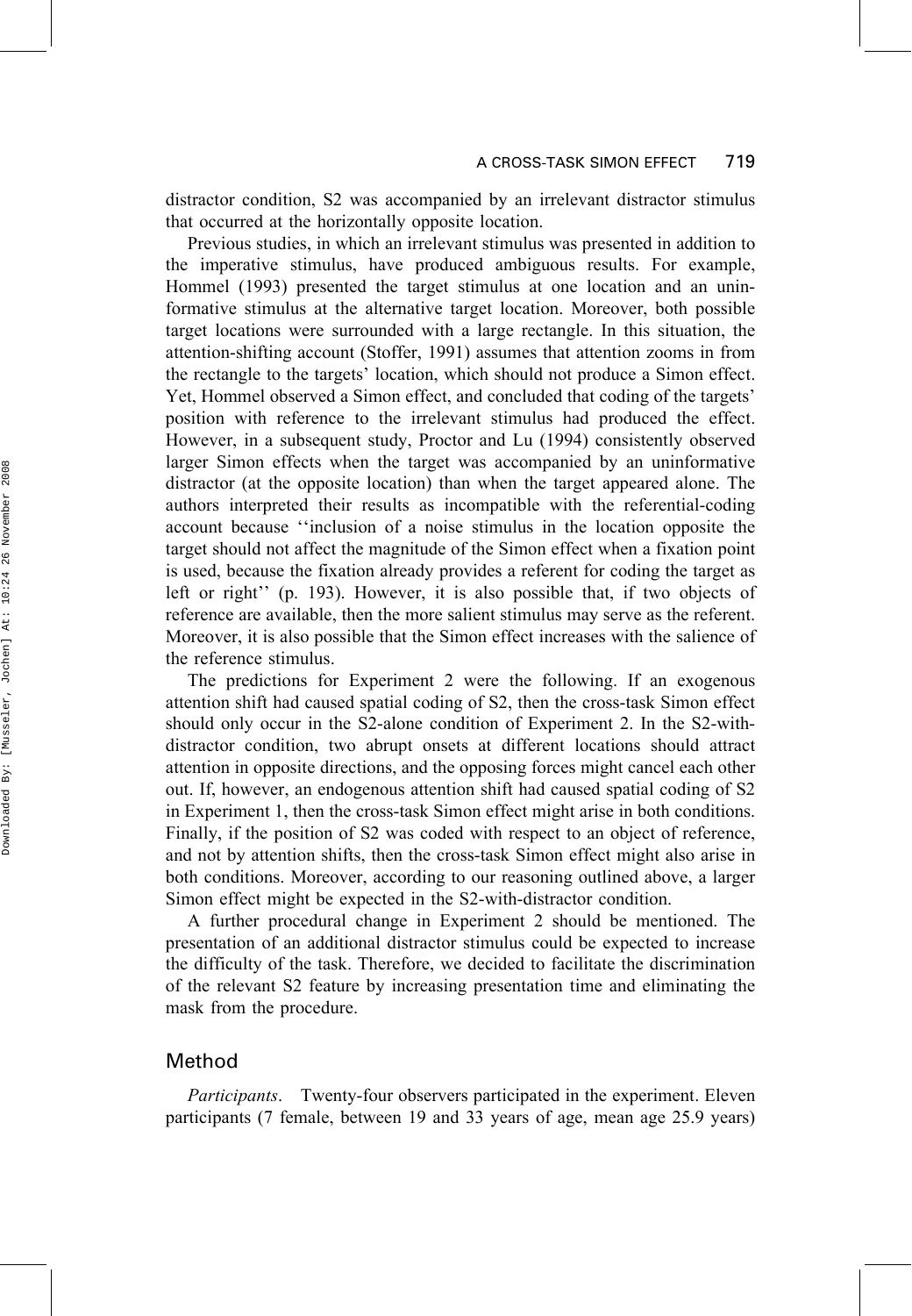were randomly assigned to the S2-alone condition. Thirteen participants (10 female, between 19 and 32 years of age, mean age 23.5 years) were assigned to the S2-with-distractor condition.

Stimuli and procedure. Experiment 2 contained two conditions. The S2 alone condition was identical to Experiment 1. In contrast, in the S2-withdistractor condition, S2 was always accompanied by a distractor stimulus presented simultaneously in the contralateral visual field. The distractor was a full black circle of the same size as S2. Participants were instructed to ignore the distractor and to indicate the orientation of the gap in S2 at the end of a trial. In order to facilitate S2 discrimination, the mask was omitted from the procedure and the presentation duration of S2 was always 133 ms. Finally, the levels of the SOA factor were decreased to 100, 250, and 500 ms.

*Design.* The experiment rested on a 2 (S2–R1 correspondence)  $\times$  3 (SOA)  $\times$  2 (condition) mixed design. S2–R1 correspondence and SOA were withinsubjects variables. Condition (S2 alone vs. S2 with distractor) was varied between participants, which were randomly assigned to both conditions. Each participant was confronted with 12 blocks consisting of 48 trials each.

#### Results

 $S1-R1$  task. Across all conditions mean RT was 410 ms. RTs were entered into a 2  $\times$  3  $\times$  3 ANOVA. The main effects of SOA and condition were not significant. Yet the main effect of  $S2-R1$  correspondence was significant,  $F(1, 22) = 12.85, p < .01$ , indicating a cross-task Simon effect (Figure 4). In fact, RT1 was shorter in corresponding than in noncorresponding conditions. Moreover, a significant interaction between S2–R1 correspondence and SOA,  $F(2, 44) = 14.31, p < .001$ , located the cross-task Simon effect at the shortest SOA. Importantly, however, the significant two-way interaction between correspondence and condition,  $F(1, 22) = 9.11$ ,  $p < .01$ , indicated the presence of the cross-task Simon effect in the S2-alone condition ( $D = 30$  ms), and its absence in the S2-with-distractor condition ( $D = 6$  ms). Finally, the significant three-way interaction,  $F(2, 44) = 4.90$ ,  $p < .05$ , showed that the cross-task Simon effect was restricted to the shortest SOA in the S2-alone condition.

RT effects were accompanied by corresponding effects in the errors of R1  $(M = 5.2\%)$ . The significant main effect of SOA,  $F(2, 44) = 12.64$ ,  $p < .001$ , indicated an increase of errors with decreasing SOA. The significant main effect of S2–R1 correspondence,  $F(1, 22) = 4.79$ ,  $p < .05$ , signalled a cross-task Simon effect. There were fewer errors with corresponding than with noncorresponding conditions. The main effect of condition was not significant. A significant twoway interaction between S2–R1 correspondence and SOA,  $F(2, 44) = 7.00$ ,  $p \le$ .01, located the cross-task Simon effect at the shortest SOA. However, the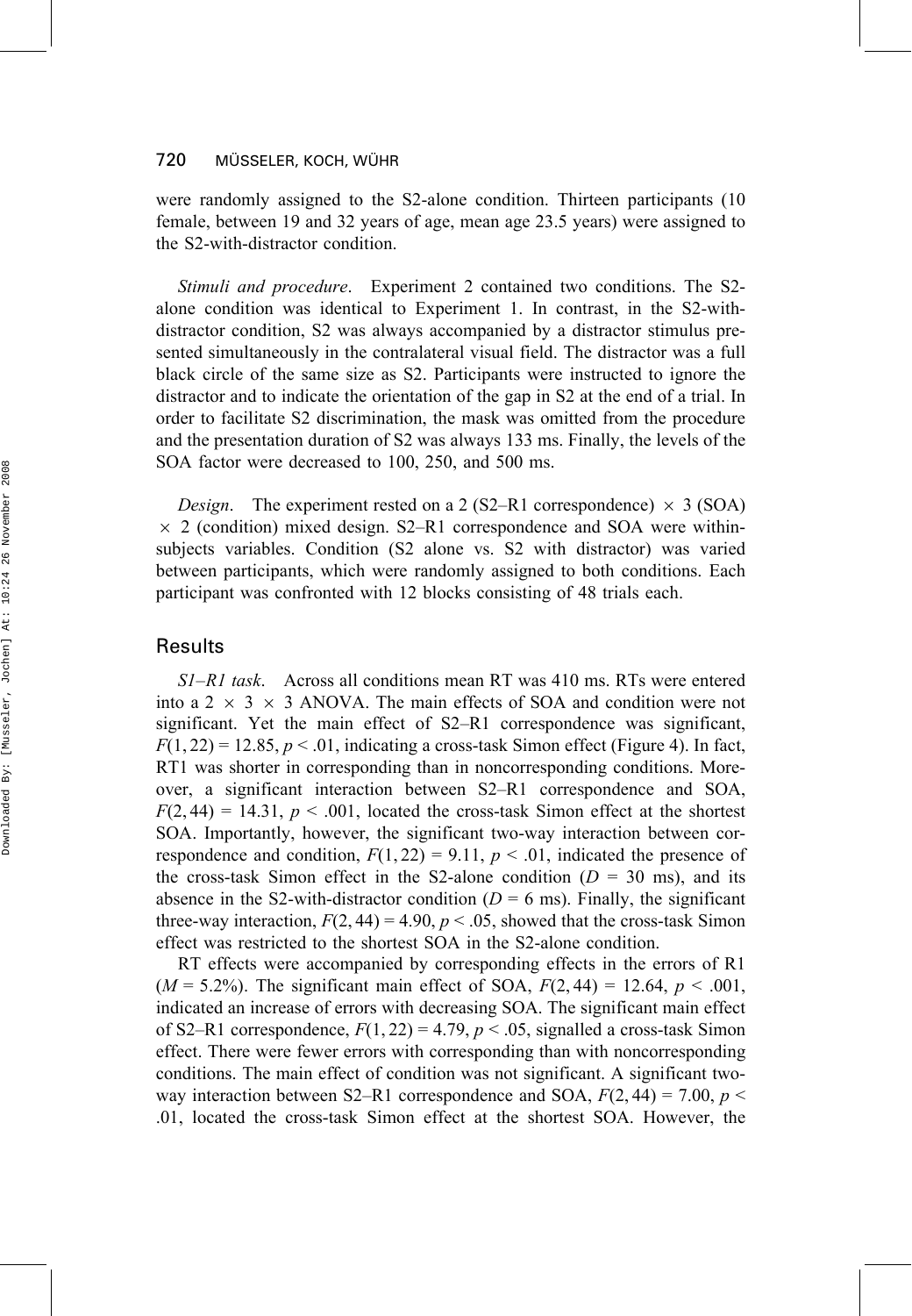

Figure 4. Mean reaction times and errors of the S1–R1 task in Experiment 2. Stimuli S2 were now unmasked and presented without (A) and with (B) an accompanying distractor in the contralateral visual field. Dashed and straight lines depict the corresponding and noncorresponding S2-R1 conditions, the x-axis depicts the SOAs between the presentation of S1 and S2.

significant three-way interaction,  $F(2, 44) = 5.29$ ,  $p < .01$ , made clear that the cross-task Simon effect exclusively arose at the shortest SOA in the S2-alone condition. At the 100 ms SOA, a Simon effect of 6.1% emerged in the S2-alone condition, but not in the S2-with-distractor condition  $(D = 0.7\%)$ .

 $S2-R2$  task. As expected by the easier S2–R2 task, discrimination of S2 was nearly perfect (mean S2-identification error  $= 1.7\%$ ). Therefore, error percentages were not analysed.

# Discussion

Experiment 2 investigated the mechanisms underlying spatial S2 coding in Experiment 1, giving rise to the cross-task Simon effect. Participants again performed in a dual-task situation. In the S2-alone condition, S2 occurred alone either to the left or to the right of fixation. In the S2-with-distractor condition, however, S2 and an irrelevant distractor stimulus appeared simultaneously at opposite sides of fixation. Importantly, the cross-task Simon effect was restricted to the S2-alone condition. In this condition, at the short SOA, corresponding S2–R1 conditions produced shorter RT1s than spatially noncorresponding conditions. In contrast, no Simon effect at all occurred in the S2-with-distractor condition.

The results of Experiment 2 suggest that the cross-task Simon effect, observed in Experiment 1, was created by an exogenous shift of attention to the location of S2. In the S2-alone condition of Experiment 2, the singular abrupt onset of S2 most likely drew attention to the location of S2 in an automatic fashion. In contrast, in the S2-with-distractor condition of Experiment 2, there were two simultaneous onsets at opposing locations that both might have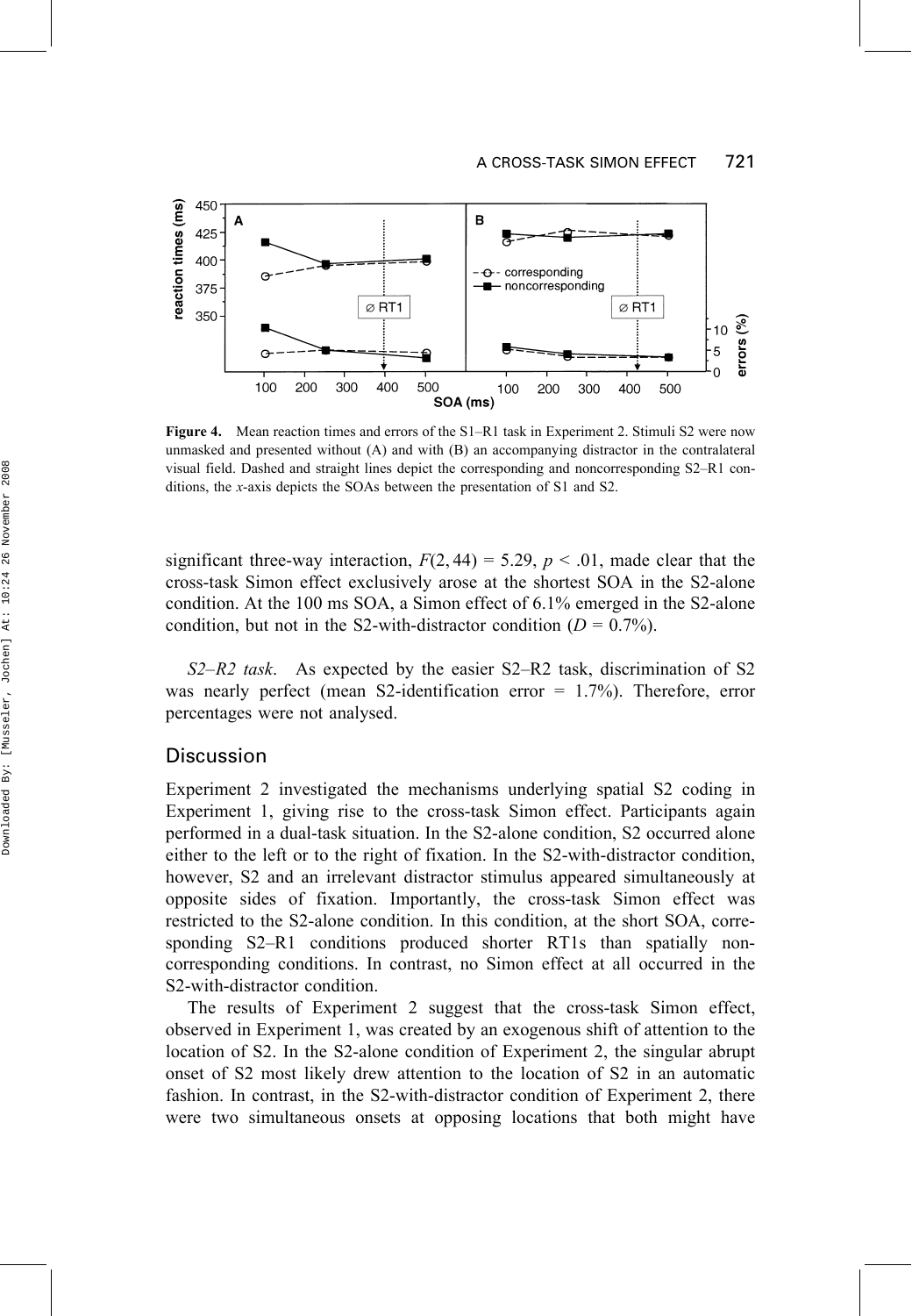attracted attention and, as a result, might have cancelled each other out. Another possibility is that one of the two onsets captured attention with equal probability on each trial, thereby cancelling each other's effect out. In any case, we conclude that an exogenous shift of attention can create a spatial code for S2, which in turn can affect the production of R1. As an exogenous attention shift is assumed not to require processing capacity (cf. Jonides, 1981; Jonides & Yantis, 1988), this interpretation is still consistent with the idea that, at short SOAs, there was little capacity left for deliberately processing S2 position. In contrast, the absence of a cross-task Simon effect in the S2-with-distractor condition suggests that neither endogenous attention shifts nor referential coding of stimulus position produced the effect in Experiment 1. Both processes were equally possible in both conditions of Experiment 2.

The results of Experiment 2 are not evidence against the possibility that endogenous attention shifts or referential coding can also produce spatial stimulus codes. The problem is that we do not know whether endogenous attention shifts and/or referential coding occurred in the S2-with-distractor condition of Experiment 2 or not. We believe that at least endogenous attention shifts did not occur in Experiment 2 (and also not in Experiment 1) because it seems reasonable to assume that this mechanism needs limited processing, and there was probably little capacity left to process S2 position at the short SOAs. This interpretation is consistent with the results of previous studies that have observed Simon effects with simultaneous presentations of a target and a contralateral distractor (Hommel, 1993; Proctor & Lu, 1994). In these studies, in which only one stimulus had to be processed at a time, there was presumably enough processing capacity left over to perform endogenous attention shifts.

# GENERAL DISCUSSION

Traditionally the processing of irrelevant position information in the Simon task has been considered an automatic process (e.g., Zhang et al., 1999). Recent research, however, called the traditional opinion into question (e.g., Ansorge & Wühr, 2004; Valle-Inclan & Redondo, 1998). The present study had two aims. The first aim was to put the hypothesis, according to which the processing of stimulus position in the Simon task was automatic, to a strong test. If the result of this test was positive, the second aim of this study was to investigate the possible mechanisms of automatic position coding in the Simon task.

Experiment 1 was aimed to provide a strong test of the hypothesis that encoding of stimulus position in the Simon task can proceed automatically. To do so, we tried to prevent voluntary processing of stimulus position. Clearly, the mere irrelevance of a stimulus feature does not warrant claiming that any effects of this feature upon behaviour were due to automatic processing. If, for example, a task is very simple, as it is usually the case in Simon experiments, then there may be enough capacity for voluntarily processing stimulus position, although it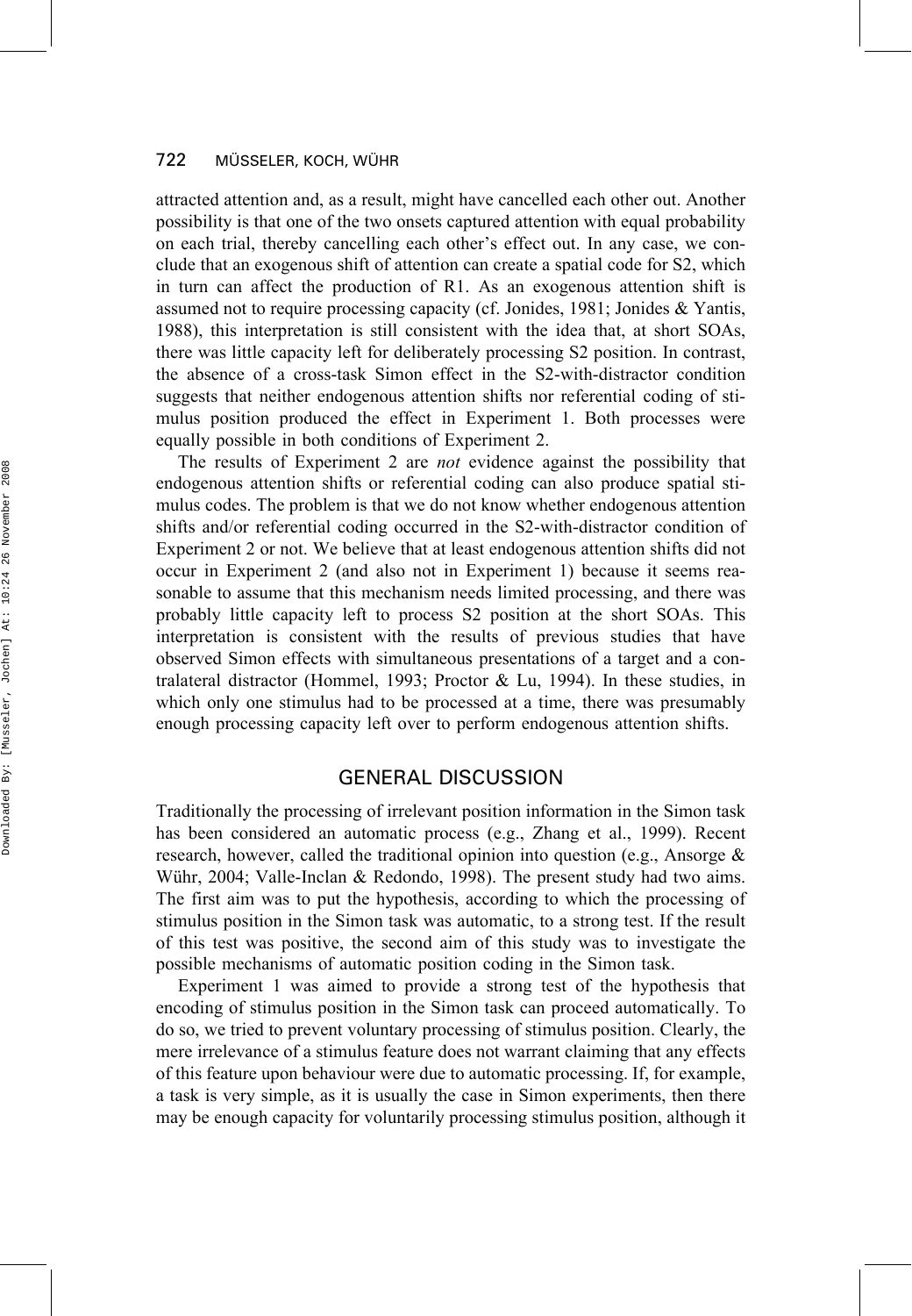#### A CROSS-TASK SIMON EFFECT 723

is irrelevant for the task at hand (cf. Lavie, 1995). Thus, in our experiments, we attempted to make processing of relevant information so demanding that there was no capacity left over for voluntarily processing the irrelevant position of a stimulus. To that aim, we used a dual-task procedure with an auditory-manual S1-R1 task and an S2-discrimination task with irrelevant stimulus locations.

Experiment 1 revealed two major results. Firstly, performing the primary task interfered with encoding S2. Thus, at short SOAs, processing in the primary task engaged limited-capacity processes, and these processes were not fully available for encoding the relevant S2 feature concurrently. It is reasonable to assume that the available amount of limited-capacity was completely used to process the relevant S2 feature, and was not used to process irrelevant S2 position. Secondly, a cross-task Simon effect was observed at short SOAs. That is, spatially corresponding S2–R1 conditions allowed for shorter RTs (and less errors) than spatially noncorresponding conditions. We attribute this effect to automatic processing of S2 position.

Experiment 2 investigated the possible mechanisms that gave rise to the cross-task Simon effect in Experiment 1. There were two different conditions with respect to the presentation of S2. The S2-alone condition was almost identical to Experiment 1. Yet, in the S2-with-distractor condition, a contralateral distractor stimulus was presented simultaneously with S2. The crosstask Simon effect occurred in the S2-alone condition, but not in the S2-withdistractor condition. These results support the exogenous-orienting hypothesis. A single abrupt onset, which could have attracted attention, only occurred in the S2-alone condition. In contrast, in the S2-with-distractor condition, two simultaneous onsets might have attracted attention to different locations and, as a result, these effects might have cancelled each other out.

In contrast to an exogenous attention shift, both endogenous attention shifts toward the location of the target stimulus, or referential coding of the targets' position, were equally possible in both conditions of Experiment 2. Thus, if one of these mechanisms had been responsible for the cross-task Simon effect in Experiment 1, the effect should have occurred in both conditions of Experiment 2. This, however, was not the case. Importantly, however, the results of our Experiment 2 do not suggest that endogenous attention shifts, or referential coding, cannot produce spatial stimulus codes that can give rise to Simon effects. It is more likely that these mechanisms were not active in our experiments. At least the endogenous attention shift needs processing capacity that was fully devoted to processing of the relevant information and therefore the cross-task Simon effect did not occur. Alternatively, it is also possible that—due to severe capacity limitations—these processes ran too slow in our experiments, and were therefore not able to affect R1 selection.

In sum, the results of the present study suggest that the Simon effect can arise from the automatic processing of stimulus position. Yet we have also described evidence taken to suggest that processing of spatial stimulus information in the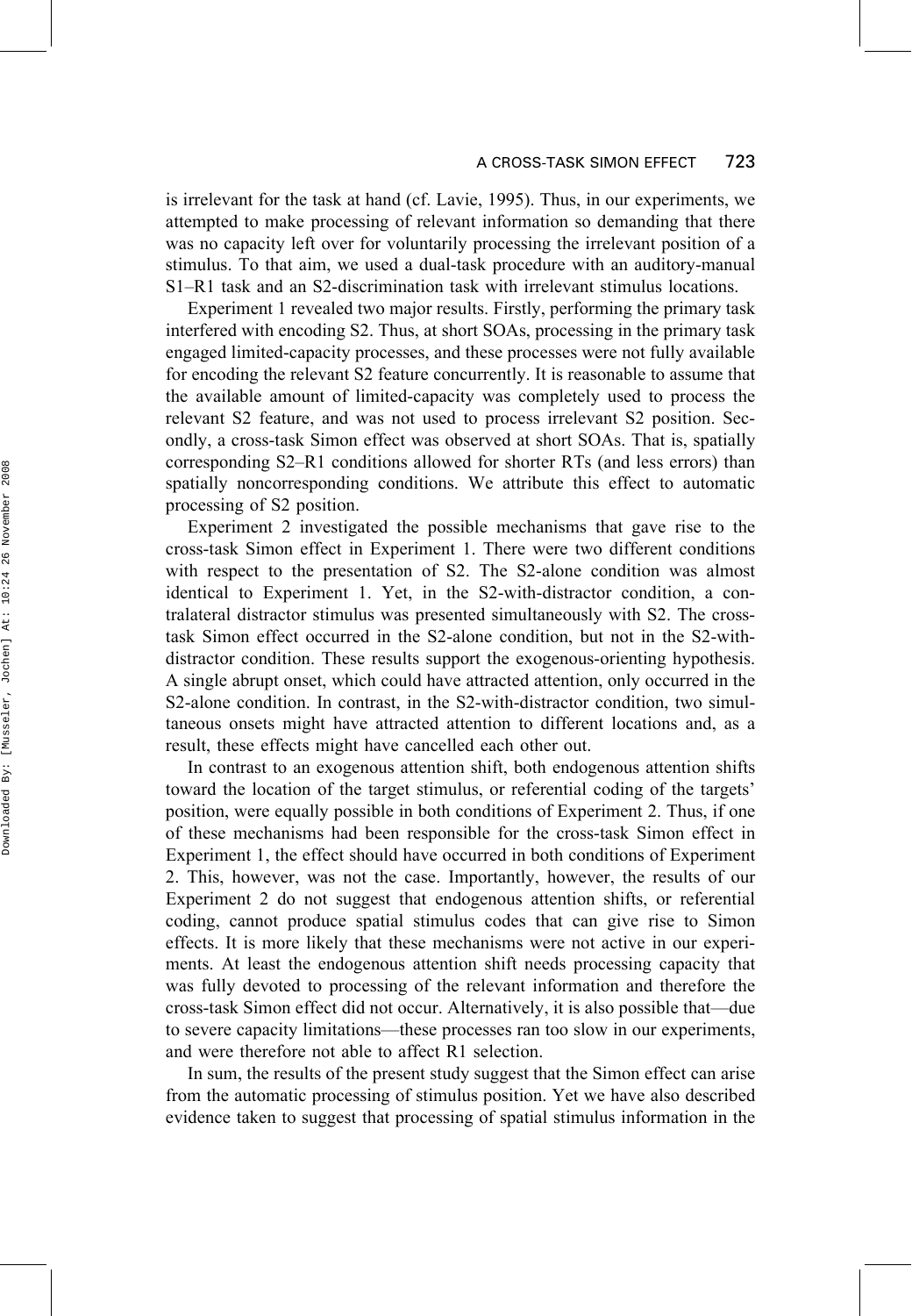Simon task is not automatic (Valle-Inclan et al., 2002; Valle-Inclan & Redondo, 1998). The reason for this apparent discrepancy is that different tests of automatic processing in the Simon task have tested different criteria for automaticity: one criterion being the independence of automatic processes from capacity limitations, in other words, automatic processes do not require limitedcapacity processes (e.g., attention, short-term consolidation); a second criterion being the unavoidability, that is, automatic processes are triggered whenever an appropriate stimulus is present, whether the observer intends to process that stimulus or not (cf. Brown et al., 2002; Jonides, 1981; Posner & Snyder, 1975). The present study showed that the formation of a spatial stimulus code can proceed without requiring limited-capacity processes. On the other hand, the study by Valle-Inclan and Redondo (1998) shows that processing stimulus position does not always interact with response selection. This interaction seems to depend upon the alternative responses being represented by spatial codes in working memory (cf. Ansorge  $&$  Wühr, 2004).

PrEview proof published online August 2005

# REFERENCES

- Ansorge, U., & Wühr, P. (2004). A response-discrimination account of the Simon effect. Journal of Experimental Psychology: Human Perception and Performance, 30, 365-377.
- Behrmann, M., Zemel, R. S., & Mozer, M. C. (1998). Object-based attention and occlusion: Evidence from normal participants and a computational model. Journal of Experimental Psychology: Human Perception and Performance, 24, 1011-1036.
- Bernstein, I. H., & Edelstein, B. A. (1971). Effects of some variations in auditory input upon visual choice reaction time. Journal of Experimental Psychology, 87, 241-247.
- Brainard, D. H. (1997). The Psychophysics Toolbox. Spatial Vision, 10, 433-436.
- Brown, T. L., Gore, C. L., & Carr, T. H. (2002). Visual attention and word recognition in Stroop color naming: Is word recognition "automatic?" Journal of Experimental Psychology: General, 131, 220-240.
- Danielmeier, C., Zysset, S., Müsseler, J., & Cramon, D. Y. (2004). Where action impairs visual encoding: An event-related fMRI study. Cognitive Brain Research, 21, 39-48.
- De Jong, R., Liang, C. C., & Lauber, E. (1994). Conditional and unconditional automaticity: A dualprocess model of effects of spatial stimulus-response correspondence. Journal of Experimental Psychology: Human Perception and Performance, 20, 731-750.
- Duncan, J. (1984). Selective attention and the organization of visual information. Journal of Experimental Psychology: General, 113, 501-517.
- Hedge, A., & Marsh, N. W. (1975). The effect of irrelevant spatial correspondence on two-choice response-time. Acta Psychologica, 39, 427–439.
- Hommel, B. (1993). The role of attention for the Simon effect. Psychological Research/Psychologische Forschung, 55, 208-222.
- Hommel, B. (1996). S-R compatibility effects without response uncertainty. Quarterly Journal of Experimental Psychology, 49A, 546-571.
- Hommel, B. (1997). Toward an action-concept model of stimulus-response compatibility. In B. Hommel & W. Prinz (Eds.), Theoretical issues in stimulus–response compatibility (pp.  $281-320$ ). Amsterdam: Elsevier.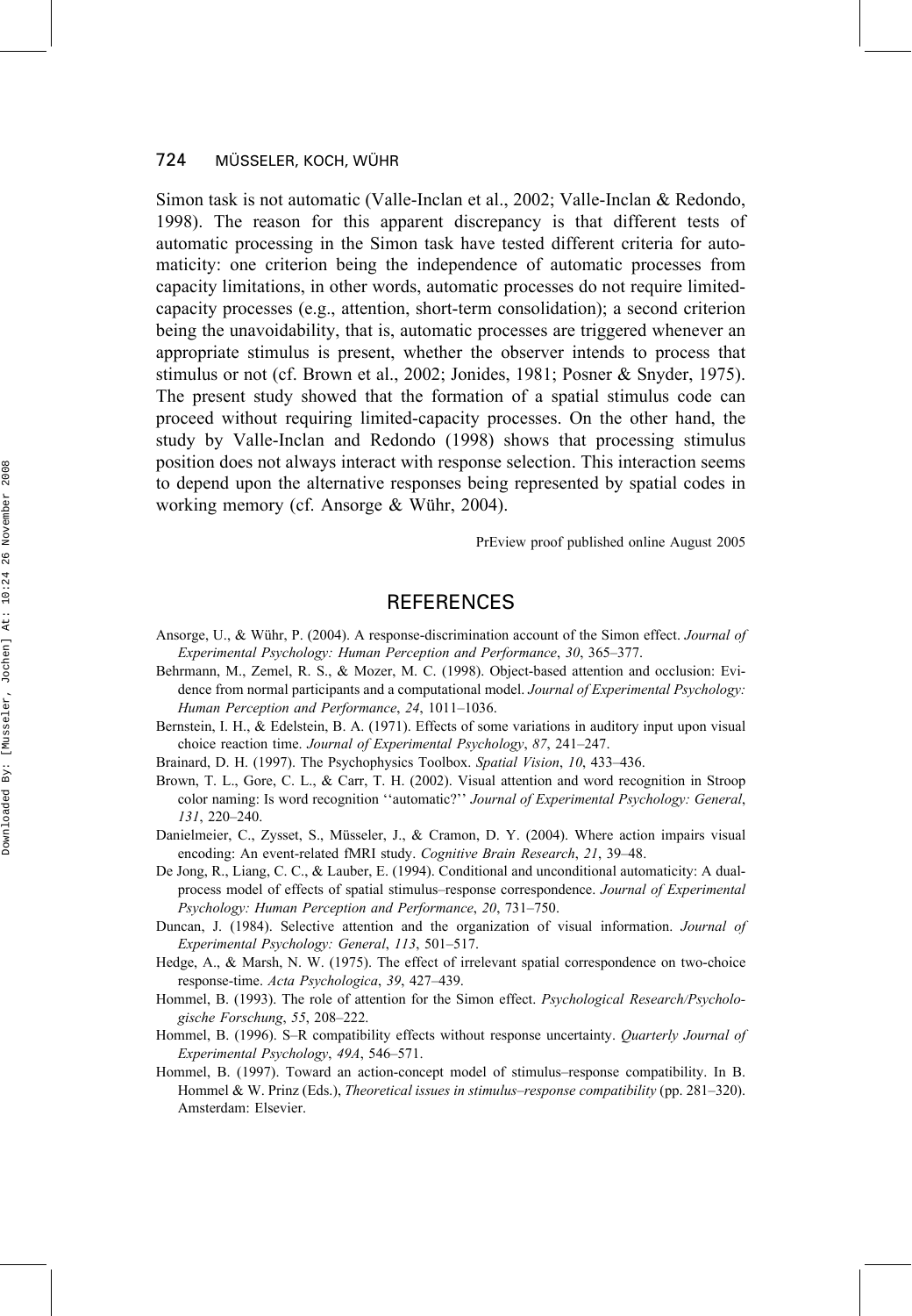- Hommel, B., & Prinz, W. (Eds.). (1997). Theoretical issues in stimulus–response compatibility. Amsterdam: Elsevier.
- Jolicoeur, P. (1999). Dual-task interference and visual encoding. Journal of Experimental Psychology: Human Perception and Performance, 25, 596-616.
- Jolicoeur, P., & Dell'Acqua, R. (1999). Attentional and structural constraints on visual encoding. Psychological Research/Psychologische Forschung, 62, 154-164.
- Jonides, J. (1981). Voluntary versus automatic control over the mind's eye's movement. In J. B. Long & A. Baddeley (Eds.), Attention and performance IX (pp. 187-203). Hillsdale, NJ: Lawrence Erlbaum Associates, Inc.
- Jonides, J., & Yantis, S. (1988). Uniqueness of abrupt visual onset in capturing attention. Perception and Psychophysics, 43, 346-354.
- Koch, I., Metin, B., & Schuch, S. (2003). The role of temporal unpredictability for process interference and code overlap in perception-action dual tasks. Psychological Research, 67, 244±252.
- Koch, I., & Prinz, W. (2002). Process interference and code overlap in dual-task performance. Journal of Experimental Psychology: Human Perception and Performance, 28, 192-201.
- Kornblum, S., Hasbroucq, T., & Osman, A. (1990). Dimensional overlap: Cognitive basis for stimulus-response compatibility: A model and taxonomy. Psychological Review, 97, 253-270.
- Lavie, N. (1995). Perceptual load as a necessary condition for selective attention. Journal of Experimental Psychology: Human Perception and Performance, 21, 451-468.
- Lien, M.-C., & Proctor, R. W. (2000). Multiple spatial correspondence effects on dual-task performance. Journal of Experimental Psychology: Human Perception and Performance, 26, 1260±1280.
- Lu, C. H., & Proctor, R. W. (1995). The influence of irrelevant location information on performance: A review of the Simon and spatial Stroop effects. Psychonomic Bulletin and Review, 2, 174–207.
- Müsseler, J., & Wühr, P. (2002). Response-evoked interference in visual encoding. In W. Prinz & B. Hommel (Eds.), Attention and performance XIX: Common mechanisms in perception and action (pp. 520-537). Oxford, UK: Oxford University Press.
- Müsseler, J., Wühr, P., Danielmeier, C., & Zysset, S. (2005). Action-induced blindness with lateralized stimuli and responses. Experimental Brain Research, 160, 214-222.
- Nicoletti, R., & Umiltà, C. (1984). Right-left prevalence in spatial compatibility. *Perception and* Psychophysics, 35, 333-343.
- Pashler, H. (1984). Processing stages in overlapping tasks: Evidence for a central bottleneck. Journal of Experimental Psychology: Human Perception and Performance, 10, 358-377.
- Pashler, H. (1994). Dual-task interference in simple tasks: Data and theory. Psychological Bulletin, 116, 220–244.
- Pashler, H. (Ed.). (1998). Attention. Hove, UK: Psychology Press.
- Pelli, D. G. (1997). The VideoToolbox software for visual psychophysics: Transforming numbers into movies. Spatial Vision, 10, 437-442.
- Posner, M. I., & Snyder, C. R. (1975). Attention and cognitive control. In R. L. Solso (Ed.), Information processing and cognition: The Loyola Symposium (pp. 55-85). Hillsdale, NJ: Lawrence Erlbaum Associates, Inc.
- Proctor, R. W., & Lu, C. H. (1994). Referential coding and attention-shifting accounts of the Simon effect. Psychological Research/Psychologische Forschung, 56, 185-195.
- Proctor, R. W., & Pick, D. F. (1998). Lateralized warning tones produce typical irrelevant-location effects on choice reactions. Psychonomic Bulletin and Review, 5, 124-129.
- Proctor, R. W., & Reeve, T. G. (Eds.). (1990). Stimulus-response compatibility: An integrated perspective. Amsterdam: Elsevier.
- Shiffrin, R. M., & Schneider, W. (1977). Controlled and automatic human information processing: II. Perceptual learning, automatic attending and a general theory. Psychological Review, 84, 127±190.